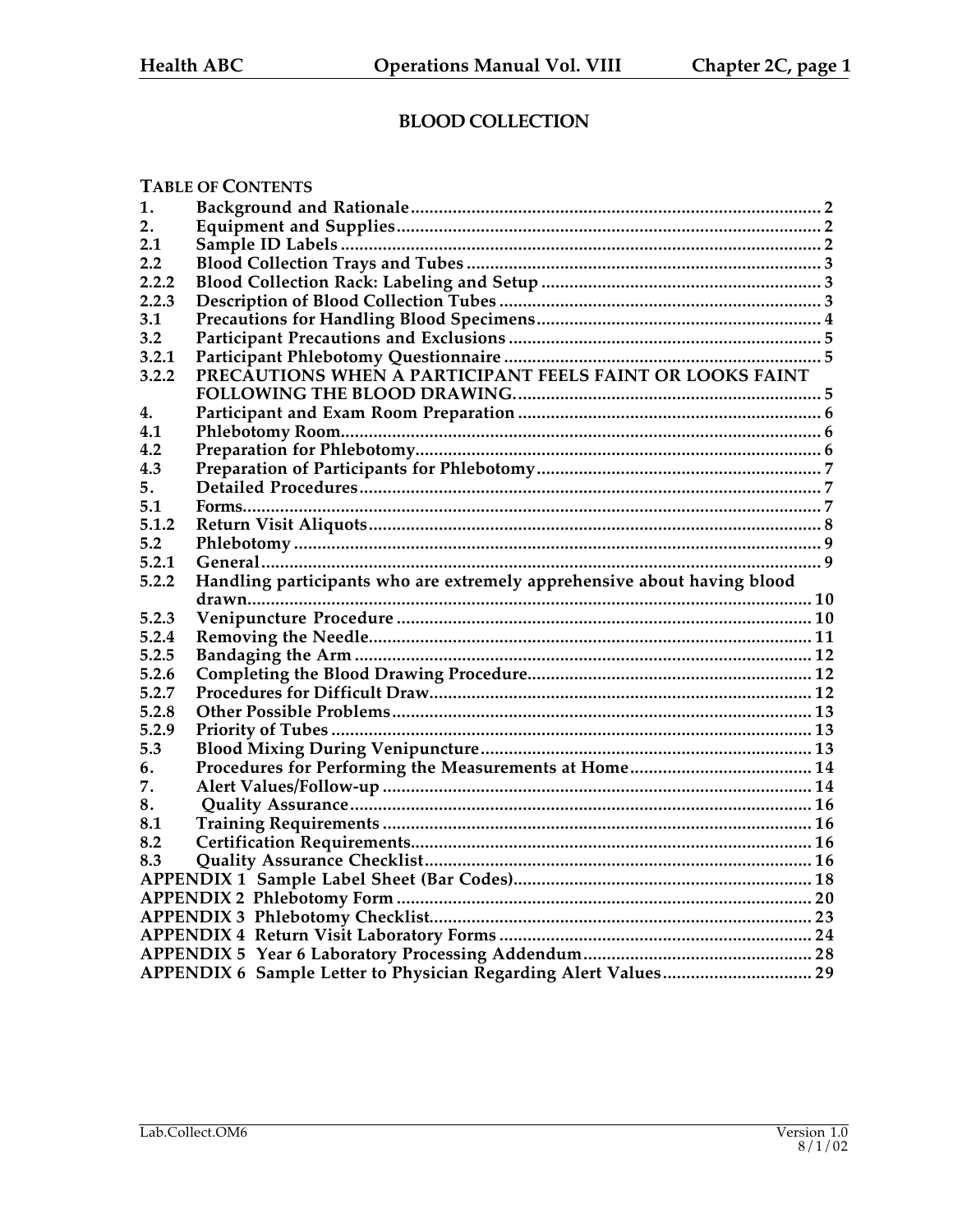## **1. Background and Rationale**

The Health ABC study involves the collection of approximately 42 mL of blood from participants. Since the study depends on the voluntary return of participants over an extended period of time, every effort must be made to make the entire procedure as easy and painless as possible both for the participants and for the Field Center personnel.

A standard informed consent has been prepared for this study. With regard to laboratory procedures, the consent statement informs study participants that there is a small risk of bruising at the spot on the arm where the blood is taken and that about 8 teaspoons of blood are drawn. The consent statement also informs study participants that they will be contacted if clinically significant test results are discovered.

## **2. Equipment and Supplies**

## **2.1 Sample ID Labels**

You will be supplied with sheets of sample ID barcode labels to use for labeling forms, draw tubes, and cryovials. A sample sheet of barcode labels can be found in Appendix 1. All labels on each sheet have the same 6-digit sample ID number (the first digit identifies the clinic - Memphis  $= 1$ , Pittsburgh  $= 2$ ).

There are 7 labels containing the ID number with no extension. Five are to be used for pre-labeling the 5 draw tubes, with 2 extras for backup vacutainers. None of these labels has a barcode except draw tube #1, and they have 1-3 lines of text indicating which specimen container they are intended for, including the stopper color and volume, if applicable.

There are also 2 barcoded labels with the ID number, one called "Phlebotomy Form," which is placed on the Phlebotomy Form (Appendix 2), and the other called, "Laboratory Processing Form" which is placed on the Laboratory Processing Form. *This process of matching the participant-specific ID (already on the form brought to the lab by the participant) to the sample-specific ID barcode is crucial to being able to use the data collected from laboratory tests.*

There are also 3 barcoded labels with the same ID number and the words "BDID Form." Use of these labels is detailed in the Lab Specimen Processing chapter. Finally, there are 15 labels intended for labeling cryovials (see Lab Specimen Processing chapter).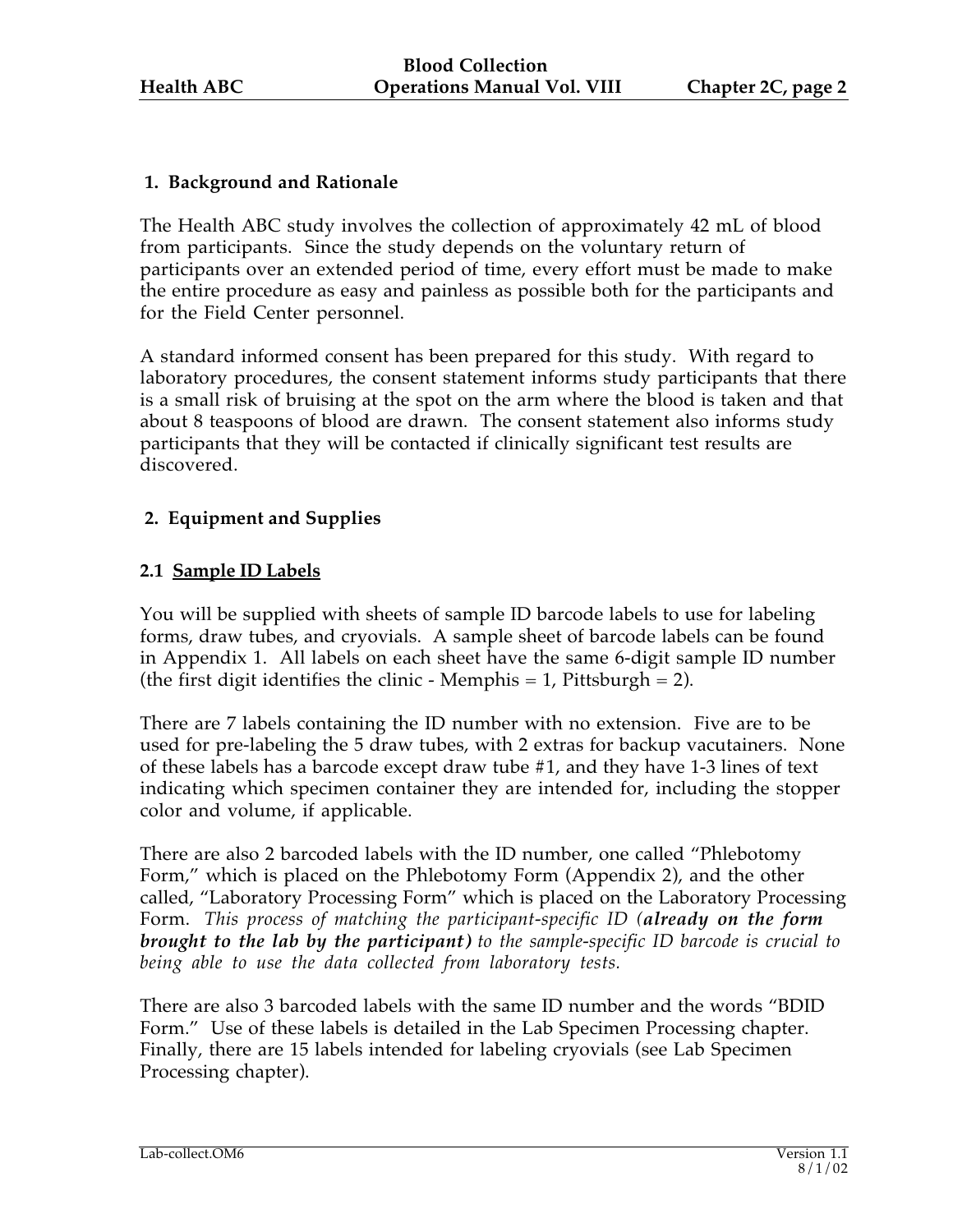## **2.2 Blood Collection Trays and Tubes**

Blood drawing trays are prepared in advance for the following day. Each tray is stocked with a full supply of blood drawing equipment for 6-9 participants and holds an ice bath and the individual blood collection tube rack for each participant. Several racks will also be prepared to hold various plastic tubes and vials for the final serum and plasma aliquots sent to the Laboratory for Clinical Biochemistry Research (LCBR) for analysis and to McKesson BioServices for storage. The blood collection tube racks and aliquot tube racks are prelabeled from the same sheet of sample ID barcode labels.

**2.2.1 Blood collection tray.** The collection tray itself is made of hard plastic, which is unbreakable and can be easily cleaned. The tray has ten individual compartments which are filled with the following supplies:

| Alcohol swabs                                 | <b>Smelling</b> |
|-----------------------------------------------|-----------------|
| Band-Aids                                     | Timer/s         |
| Gauze                                         | Scissors        |
| Tourniquets (2)                               | Adhesiy         |
| Vacutainer holders                            | Pencils/        |
| Needle/sharps container                       | Latex gl        |
| Styrofoam ice bath filled ~10 min before draw |                 |
| 21G Butterfly needles with Luer adapter       |                 |

Smelling salts Timer/stopwatch Adhesive tape Pencils/pens Latex gloves

#### **2.2.2 Blood Collection Rack: Labeling and Setup**

A separate tube rack containing the necessary draw tubes is set up for each participant. They are arranged according to the priority of the draw. This rack will fit into the blood collection tray. The blood collection tubes should be prelabeled with sample ID labels. After the labels have been used for setting up the blood collection rack and the aliquot rack (see Lab Specimen Processing chapter), there will be 7 labels left: 2 "Backup Vacutainer" labels, 1 "Phlebotomy Form" label, 1 "Laboratory Processing Form" label, and 3 "BDID Form" labels. These can be separated into 2 mini-sheets: The "Backup Vacutainer," "Phlebotomy Form," and "Laboratory Processing Form" labels should be clipped to the corresponding blood collection tray. The "BDID Form" labels should be clipped to the corresponding aliquot rack.

## **2.2.3 Description of Blood Collection Tubes**

Each draw tube is color coded to aid in handling.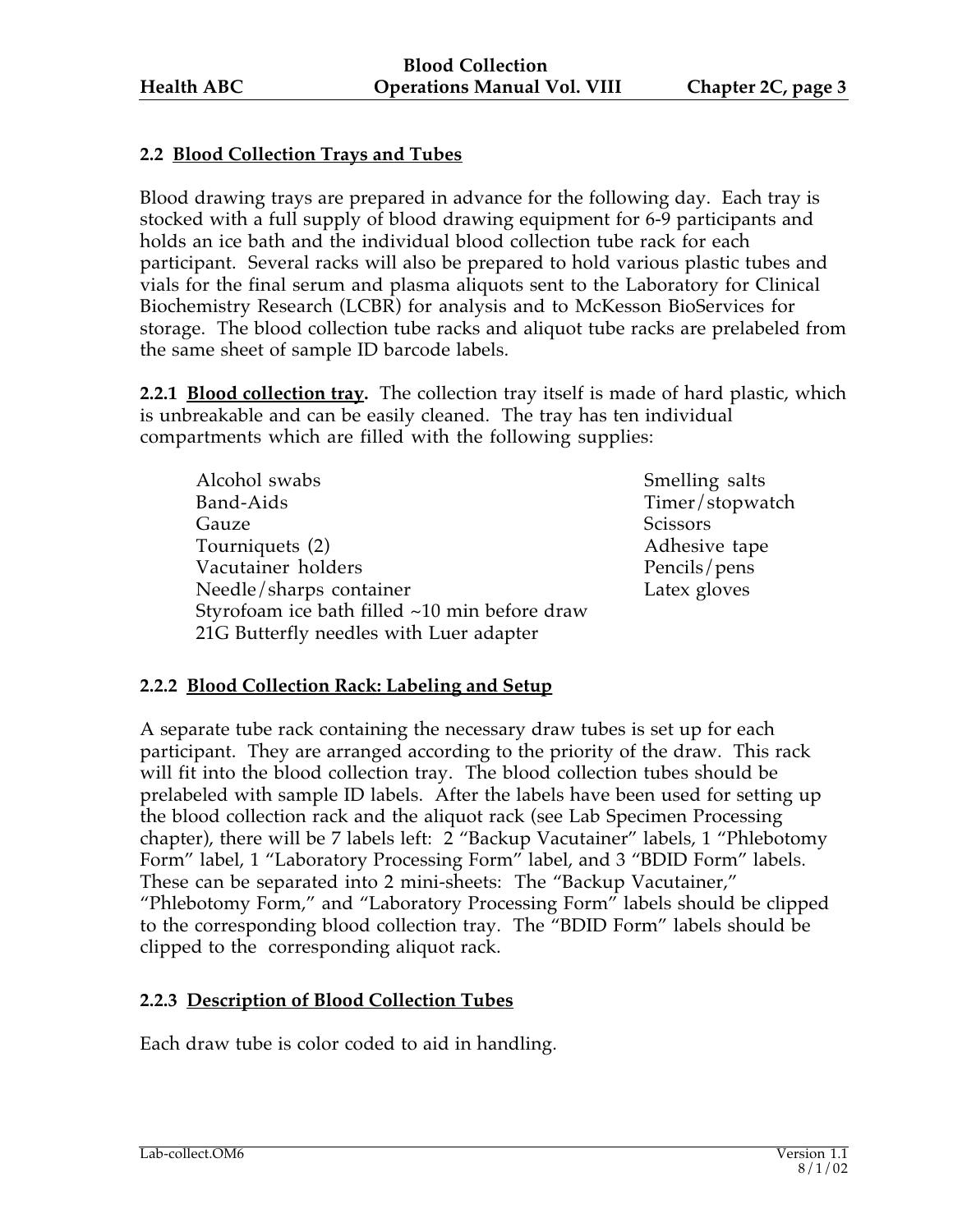Tube #1 is a 4-mL lavender stoppered tube containing 15% liquid EDTA as the anticoagulant. After drawing, the tube should be mixed and immediately placed on ice. This tube will be sent without processing to LCBR for analysis of HgA1c.

Tube #2 is a 10-mL lavender stoppered tube containing 15% liquid EDTA as the anticoagulant. After drawing, the tube should be mixed and immediately placed on ice. This tube will be processed immediately by spinning to separate the plasma and cellular components. Cryovial caps for this plasma are coded white. One cryovial will be sent to LCBR for lipid assays. The remaining plasma will be used for archival purposes.

Tubes #3 and 4 are 10-mL siliconized red stoppered tube used to collect serum. These tubes contain no anticoagulant so that the blood clots to form serum. After drawing, the blood is allowed to clot at room temperature for 40-45 minutes (Maximum = 90 minutes). Cryovial caps are coded red. The serum is used for analysis of fasting glucose and for archiving.

Tube #5 is a special 8-mL cell separation (CPT) tube with a blue/black stopper. This tube will be processed to obtain clean buffy coat for the RNA-later substudy. This tube uses citrate as the anticoagulant, so the plasma from these tubes is aliquoted into a blue-capped cryovial.

## **3.1 Precautions for Handling Blood Specimens**

In accordance with the OSHA regulations on blood borne pathogens (see OSHA regulations that are kept in the laboratory), the LCBR recommends the following laboratory safety protocol for the field center laboratories:

- Non-permeable lab coats, latex gloves, and face shields should be used when handling any blood in any situation where splashes, spray, spatter, or droplets of blood may be generated and eye, nose, or mouth contamination can be reasonably anticipated.
- 'Universal Precautions' should be followed when handling any blood products.
- Contaminated needles and sharps shall be immediately placed in a punctureresistant, leakproof container. Never recap or break needles.
- Hepatitis B vaccine should be offered to all unvaccinated technicians handling blood and documentation of vaccination or technicians' declining to be vaccinated should be kept.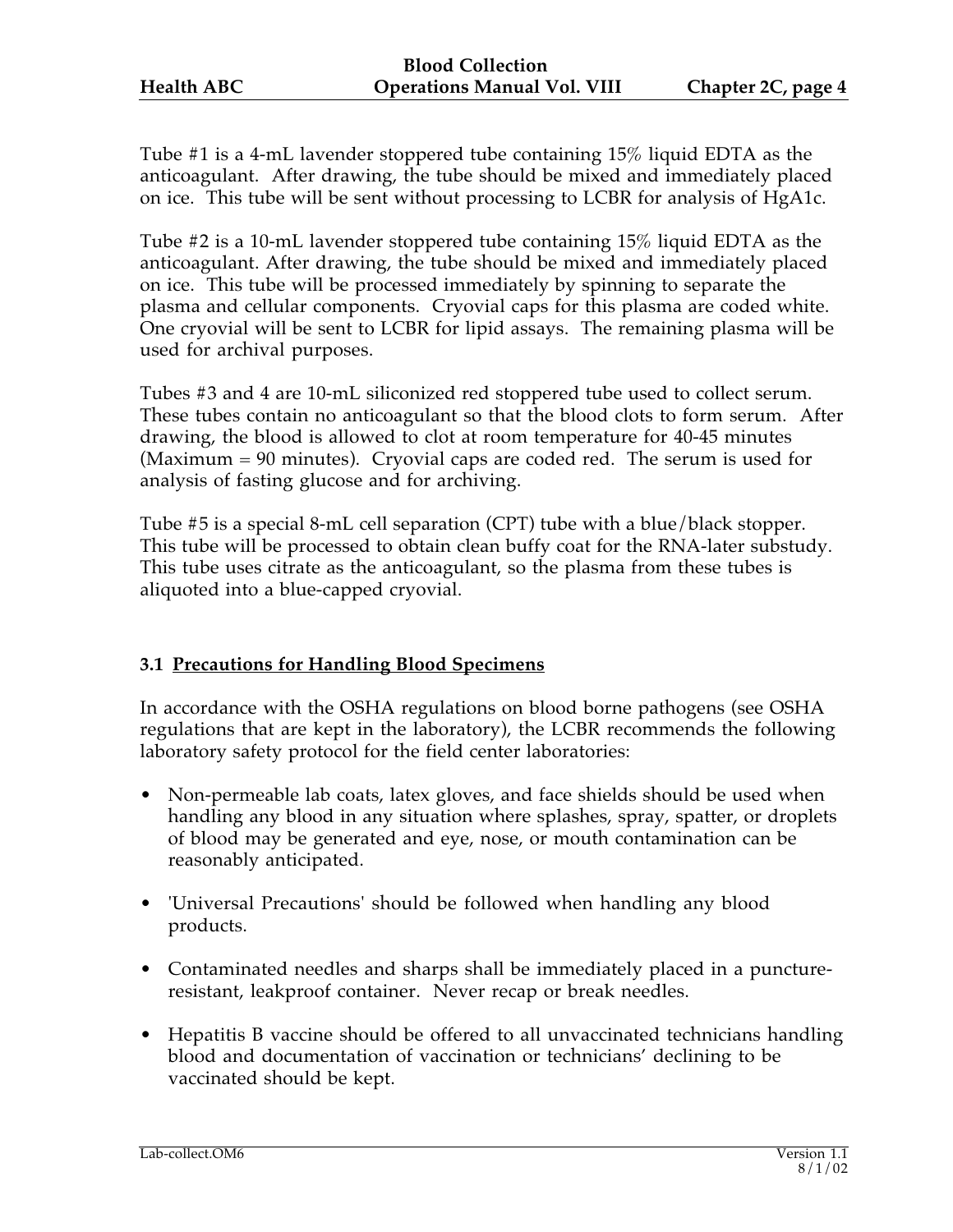## **3.2 Participant Precautions and Exclusions**

## **3.2.1 Participant Phlebotomy Questionnaire**

Following the questionnaire format on the Phlebotomy Form, each participant is asked whether they have a bleeding disorder before the blood is drawn (Ques. 1). If they have had any problems with excessive bleeding or bruising at a venipuncture site, use your own judgment to decide whether or not a clinic physician or nurse supervisor should be consulted.

If the participant has experienced fainting spells during phlebotomy (Ques. 2), ask the participant the frequency of fainting spells. If the participant frequently faints, again, use your own judgment to determine whether or not a consultation with the clinic physician or nurse supervisor is necessary. Provide smelling salts, basin, and a cold cloth if needed. See section below on precautions when a participant feels faint.

Questions 3 and 4 relate to rare, but important exclusions. If a participant has had a radical mastectomy, including removal of the axillary (armpit) lymph nodes, any damage to veins on the side from which the lymph nodes were removed could result in chronic edema and clotting problems. Therefore, it is safest to use the arm from which lymph nodes were not removed. If a participant has had a bilateral radical mastectomy, it is safest not to do the blood draw at all. If they aren't sure whether their mastectomy was radical or a modified procedure, it is safest to treat it like a radical mastectomy.

Similarly, if a participant has had a graft or shunt implanted to allow kidney dialysis, application of the tourniquet and venipuncture in the area of the graft could seriously compromise the graft. Again, it is safest to use the arm without the graft or, if the participant has had grafts in both arms, not to do the blood draw at all.

#### **3.2.2 PRECAUTIONS WHEN A PARTICIPANT FEELS FAINT OR LOOKS FAINT FOLLOWING THE BLOOD DRAWING.**

- Have the participant remain in the chair, if necessary have them sit with their head between their knees.
- Provide the participant with a basin if they feel nauseated.
- Have the participant stay sitting until the color returns and they feel better.
- Place a cold wet cloth on the back of the participant's neck.
- If the participant faints, use smelling salts to revive by crushing the ampule and waving it under the participant's nose for a few seconds.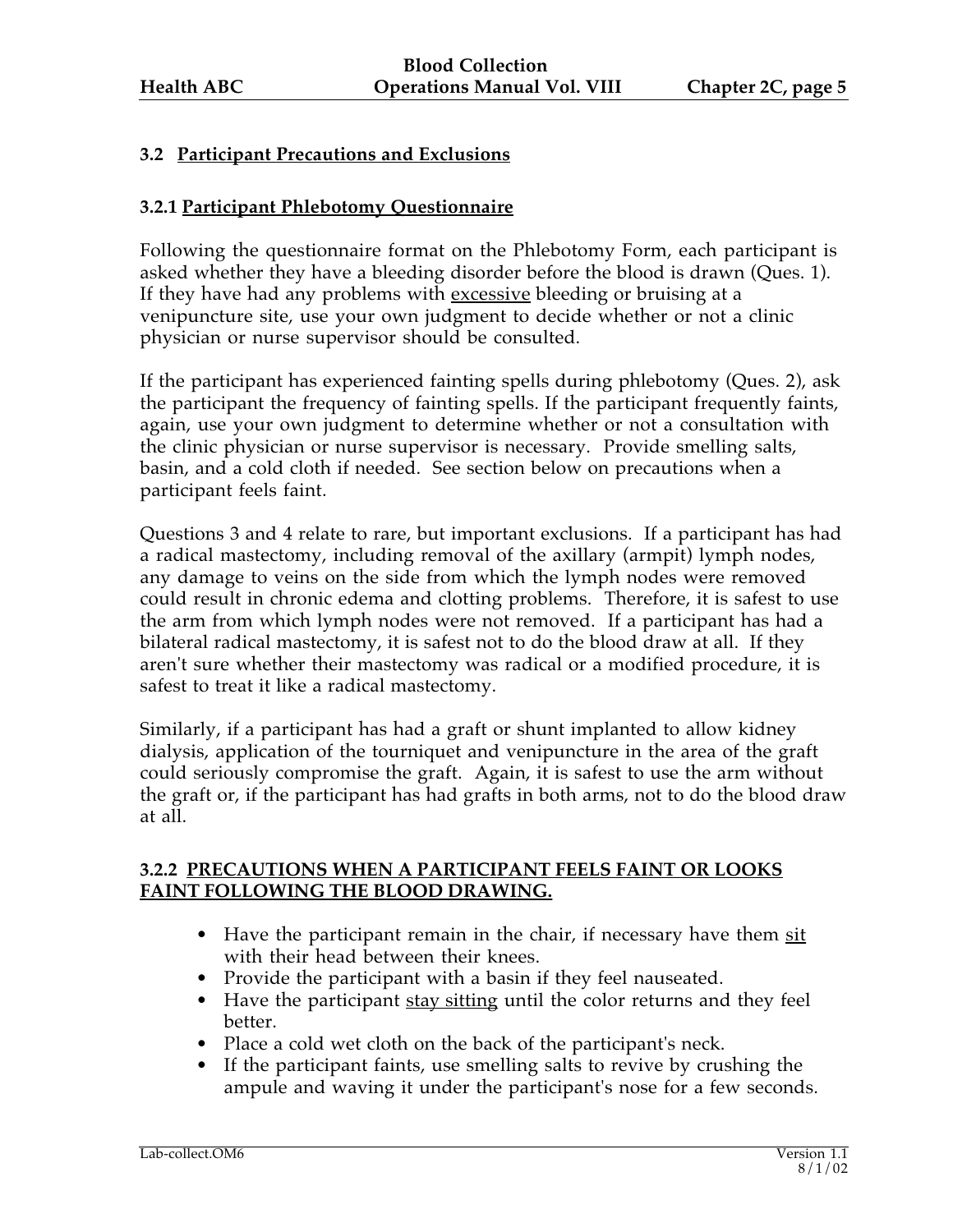• If the participant continues to feel sick, contact a medical (nursing) staff member who will advise you on further action.

#### **3.3 Participant Refusal of Phlebotomy**

Rarely, a participant will refuse phlebotomy. Please keep a list of Health ABC Enrollment ID #s of any of these participants and identify which test they refused.

#### **4. Participant and Exam Room Preparation**

#### **4.1 Phlebotomy Room**

The blood drawing should take place in an isolated room or participants should be separated by room dividers. The room should be equipped with all of the necessary blood drawing supplies. A separate counter or work table should be equipped with all of the materials and vials that are used in the blood handling and processing. The centrifuge, refrigerator, and freezer should be nearby.

#### **4.2 Preparation for Phlebotomy**

Preparation for phlebotomy is done in the following manner. Early morning, before any participants arrive:

- Check to make sure that blood collection tray is properly equipped. Every item on the checklist (Appendix 3) must be ready before proceeding.
- Check that each vacutainer tube is properly labeled with sample ID labels and numbered 1-5.
- Check that the sample processing station is properly equipped (see Lab Sample Processing chapter).
- Make sure the phlebotomy room is tidy and stocked with extra smelling salts, basin, and disposable wash cloths, and that blood mixer is functional.

Approximately 10 minutes before scheduled participant arrival:

• Fill styrofoam ice bath  $3/4$  full with crushed ice.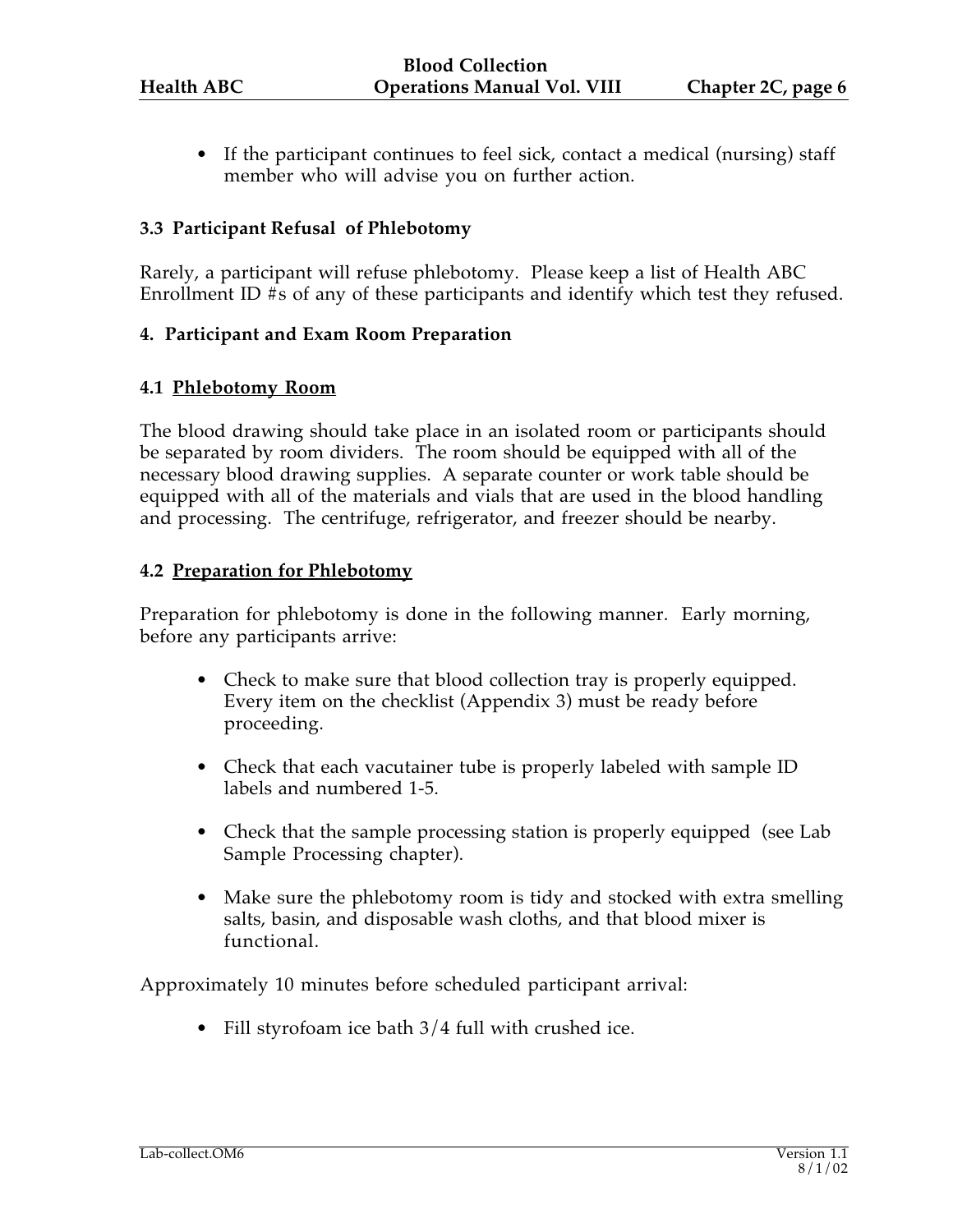## **4.3 Preparation of Participants for Phlebotomy**

It should be stressed that this study requires the voluntary cooperation of the participants. These people are donating both time and blood on a purely voluntary basis, with no reward other than the knowledge that they are contributing to progress in medicine. Thus, the whole experience must be made as pleasant as possible. Five tubes of blood are collected, containing a total of approximately 8 teaspoons (42 mL) of blood. Any participants who are concerned about the volume of blood should be reassured that the total amount of blood drawn is only 8 teaspoons, although it may look like more. The phlebotomist may also assure participants that they donate more than 10 times as much blood (450 mL) when they donate a unit of blood.

#### **5. Detailed Procedures**

#### **5.1 Forms**

An example of the Phlebotomy form is in Appendix 2. The purpose of this form is to provide a vital link between the sample  $ID#$  and the participant  $ID#$  and to facilitate the collection of plasma and serum samples from participants. The collection must be done in a rapid and efficient manner, with maximum protection for the participant. In addition, the process must facilitate the monitoring of phlebotomy and other quality assurance parameters. All forms must be completed in ink.

The Phlebotomy form has the following purposes:

- 1. Assure the most efficient and safest possible venipuncture for participants.
- 2. Allow the monitoring of the quality of the above procedures.
- 3. Allow more efficient processing of the samples at LCBR.
- 4. Provide information critical to the interpretation of the assay results

The participant will arrive at the phlebotomy station with their Health ABC participant ID# already filled in on their Phlebotomy and Laboratory Processing forms. The sample ID will be determined by the set of prelabeled tubes used to collect their samples. It is vital that this same sample ID be matched up with the participant ID on both the Phlebotomy and the Laboratory Processing forms (see Lab Specimen Processing chapter). There will be a small sheet of labels clipped to the rack of vacutainers. On it is a "Phlebotomy Form" label, to be affixed to the upper right corner of the Phlebotomy Form, and a "Laboratory Processing Form" label, which should be affixed to the upper right corner of the Laboratory Processing Form. This should be done before drawing any blood, to insure that this critical task is not forgotten.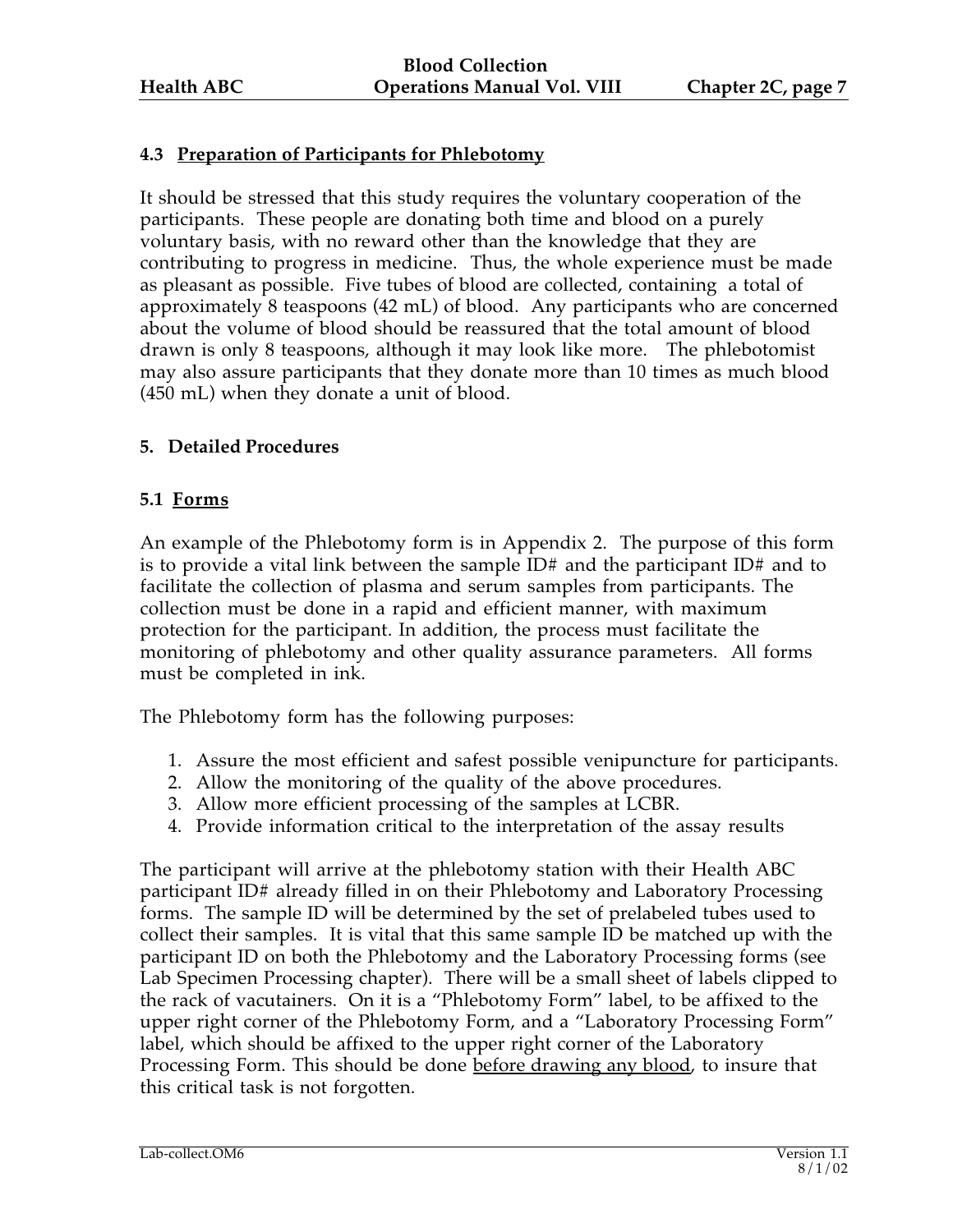There are actually two parts to the Phlebotomy form associated with blood drawing. The first section contains questions that are important for participant safety; these questions should be asked immediately before phlebotomy and deal with any propensity to bleed or faint, plus questions about fasting. The second part deals with details of the phlebotomy procedure, whether it went smoothly, how long it took, etc.

There is an addition form, the Laboratory Processing Addendum, that must be completed for each participant who has a CPT tube drawn (Appendix 4)

#### **5.1.2 Return Visit Aliquots**

Occasionally, participants return to the clinic just to have a fasting blood draw or because they were unable to give a sample at the regular clinic visit. There are new forms that must be filled out for return visits: the Return Visit Phlebotomy Form, the Return Visit Lab Processing Form (see Appendix 5), and, if applicable, the Lab Processing Addendum (Appendix 4). Use a new set of sample ID bar code labels. Place the Phlebotomy Form label in the Bar Code Label space on the Return Visit Phlebotomy Form. Place a Laboratory Processing Form label in the Bar Code Label space on the Return Visit Laboratory Processing Form. If a CPT tube is being drawn, write the barcode in the space provided and fill in the participant's ID and acrostic.

If the participant returned only because they were not fasting at the clinic visit, they should have had a complete draw during the clinic visit. You will therefore only have to draw a small amount of blood for a fasting serum sample. Do not draw tubes #1, 2, 4, or 5. No HgA1c testing will be done if the purpose of the return visit is that the participant wasn't fasting at the clinic visit (as long as draw tube #1 was collected at the first visit). For tube #3, substitute a 3- or 5-mL siliconized red-stoppered tube (the 3-mL pediatric tubes may require a different adapter for the centrifuge). You will get more serum than you need for the fasting serum sample, but you should not fill more cryovials for storage. Fill cryovial 06 and 07 only. The rest of the serum should be discarded.

Only if the participant did not have blood drawn at all during the clinic visit, use the draw tube labels for Draw Tubes 1-5 and the cryovial labels for cryovials 01-15 as usual. If the participant had an incomplete draw, then draw the tube(s) needed to complete the set of cryovials. For example, if the participant had both EDTA tubes drawn at their clinic visit, but a serum sample and CPT tube could not be obtained, draw the regular 10 mL serum tubes #3 and 4 and the CPT tube and fill cryovials 06-15.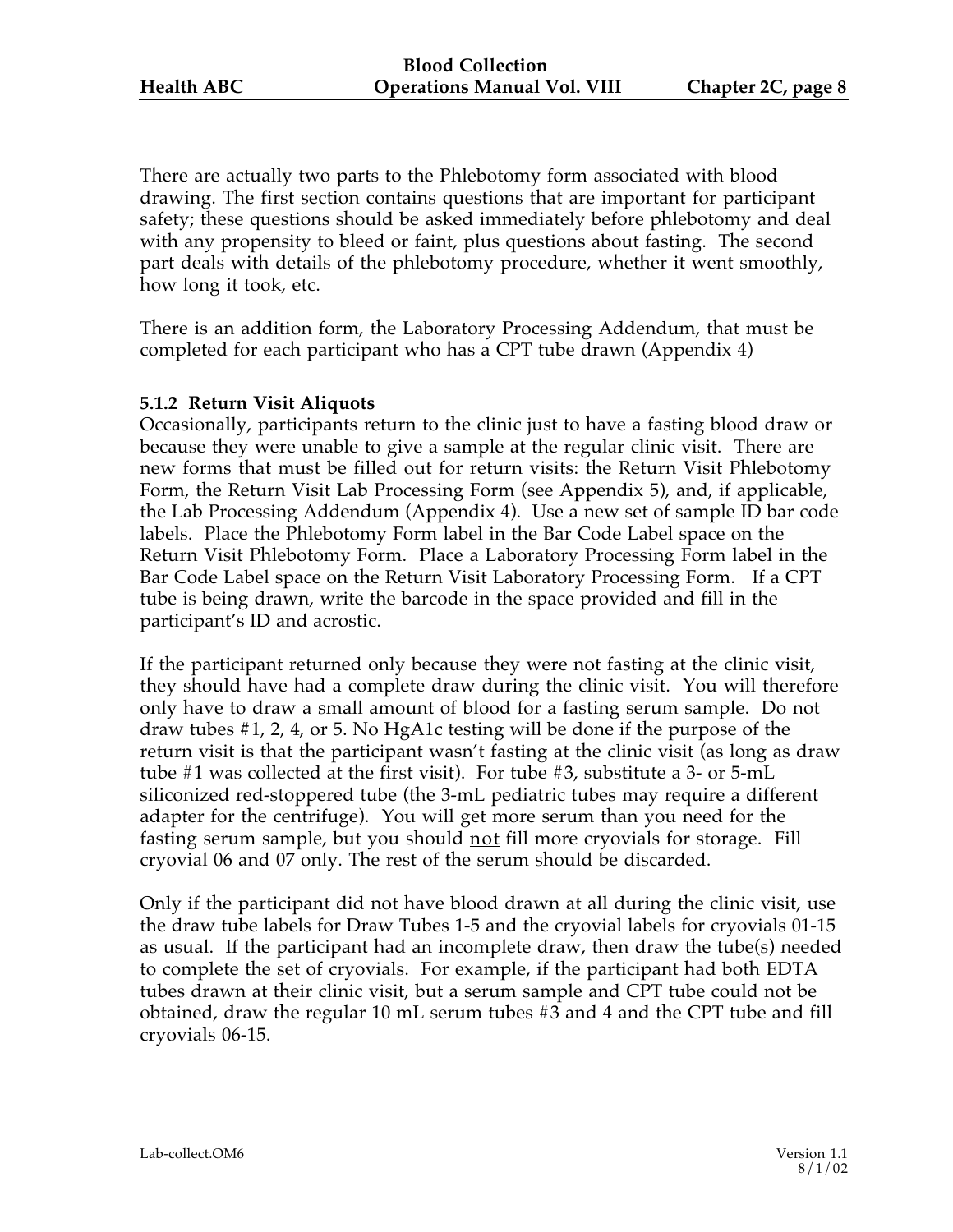Be sure to fill out both Return Visit forms and a Laboratory Processing Addendum (if a CPT tube was drawn) with the header information including the Health ABC ID #, Acrostic, Date Form Completed, and Staff ID #.

If you know that you are going to have a large number of re-draws just for one or both of the cryovials being sent to LCBR for immediate assay, then you can set aside a group of 20 label sets, along with the corresponding blind duplicate set and use this exclusively for the re-draws.

You should only create blind duplicates that match a real sample. Since neither of the samples sent to LCBR this year (cryovials 01 and 06) should have a blind duplicate, you should not be creating blind duplicates for the re-draws. If you use the rest of the labels for blind duplicate cryovials from new participants (i.e., not those having redraws), you will end up with more duplicates than 5% of the total samples. Therefore, you may discard the blind duplicate label set that goes with the group of 20 labels sets you have set aside. However, if you have not already removed and discarded the labels for cryovials 01, 05, 06, 14 and 15 from the blind duplicate label set, you can also use that set for a redraw.

If you have already gotten out of sync by creating a set of blind duplicate samples for every 20 redraws, you may discard the next one or two blind duplicate label sets until you are back in sync. In other words, if you have had 40 redraws and created two extra sets of blind duplicates, just discard the next two blind duplicate label sets. When you fax the Blind Duplicate ID Forms to the Coordinating Center, just make a note on the fax cover sheet that you have discarded two sets of barcode labels, and record the barcodes from those sets.

While it would be better to have extra barcode labels to use for redraws, it is impossible to predict how many label sets you would need for this purpose. Normally, the need for redraws would be rare and sporadic.

## **5.2 Phlebotomy**

## **5.2.1 General**

Blood drawing is standardized for the sitting position.

The venipuncture is performed with a 21-gauge butterfly needle with 12 inches of plastic tubing between the venipuncture site and the blood collection tubes . A 23 gauge needle may be used, if necessary, for a difficult draw, *but this must be noted on the Phlebotomy form under "Comments on blood collection."* The butterfly has a small, thin-walled needle, which minimizes trauma to the skin and vein. The use of 12 inches of tubing allows tubes to be changed without any movement of the needle in the vein. If the participant is concerned about the venipuncture,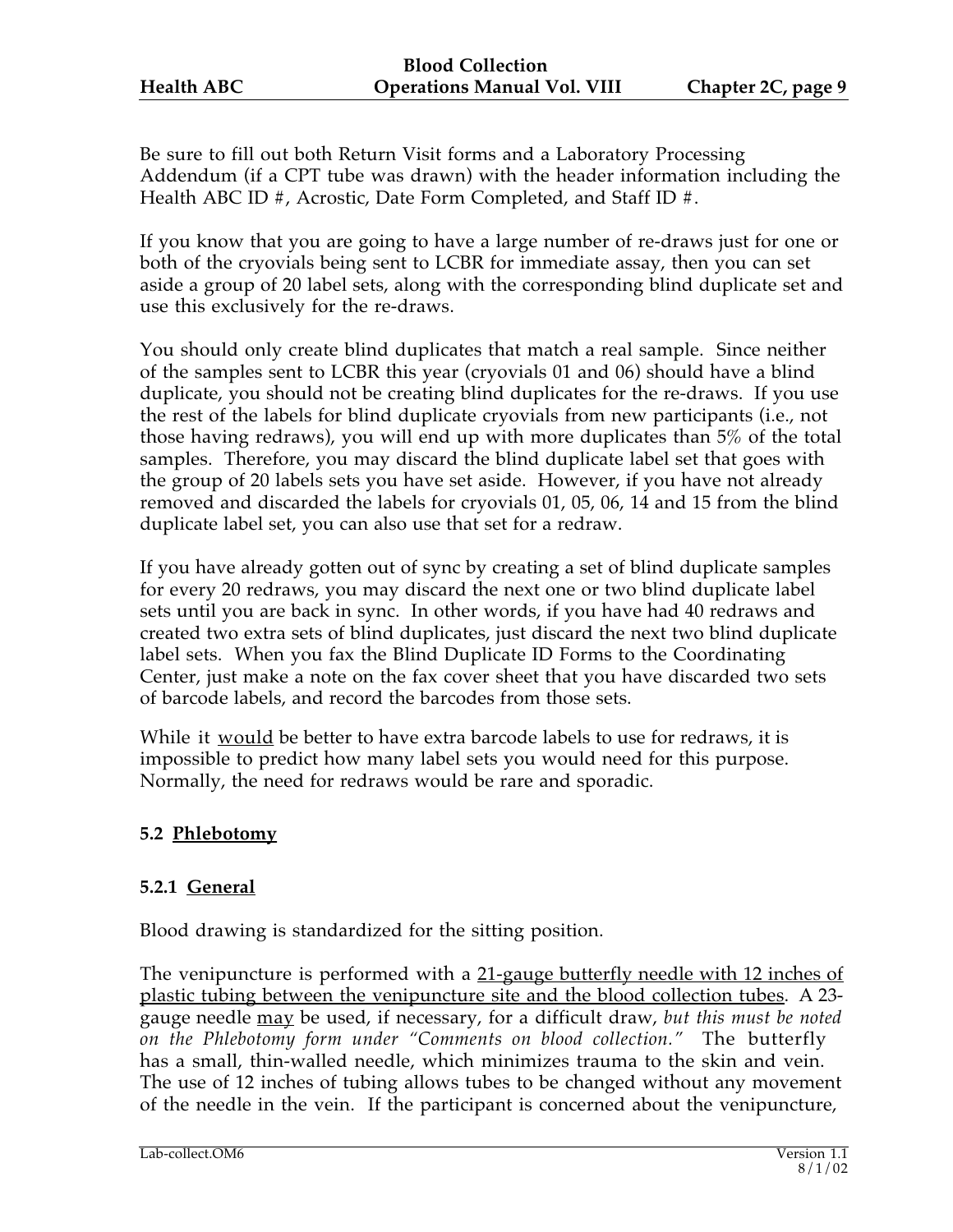they may be reassured to know such care is taken. The participant should be given enough time to feel comfortable both before and after the blood collection. In many cases the most memorable part of the experience for the participant will be the contact with the technician who draws the blood and their general attitude and competence.

If the participant is nervous or excited, the technician briefly describes the procedure. Sample script: "*I am going to be drawing about 8 teaspoons of blood. This blood will be used in tests for blood glucose, lipids, and some new experimental tests. We hope to be able to use the results of these tests to better understand health and disease in older people."*

#### **5.2.2 Handling participants who are extremely apprehensive about having blood drawn**

*Do not under any circumstances force the participant to have blood drawn.* It may help to explain to the participant that the blood drawing is designed to be as nearly painless as possible. It is sometimes best to let the participant go on with another part of the visit. It may also be helpful to have the participant relax in the blood drawing chair just so the phlebotomist can check the veins in the participant's arms, without actually drawing blood. If the participant has "good veins," the phlebotomist can reassuringly say, "Oh, you have good veins; there should be no problem." Elderly participants are often aware of the difficulty they pose to phlebotomists and should receive extra consideration and detailed explanations as required.

## **5.2.3 Venipuncture Procedure**

- Wear Latex gloves and a lab coat.
- Arrange draw tubes in order of draw (see Section 5.2.9) on the table top within easy reach. Assemble butterfly apparatus and vacutainer holders, gauze, and alcohol prep prior to tourniquet application.
- Apply tourniquet.
- Examine participant's arms for the best site for venipuncture. Generally the antecubital vein is preferred, if feasible. Release tourniquet.
- Cleanse venipuncture site. Prepare area by wiping with alcohol swab in a circular motion <u>from center to periphery</u>. Allow area to dry.
- Reapply tourniquet and start timer. Note the start time on the Phlebotomy form.
- Grasp the participant's arm firmly, using your thumb to draw the skin taut. This anchors the vein. The thumb should be 1 or 2 inches below the venipuncture site.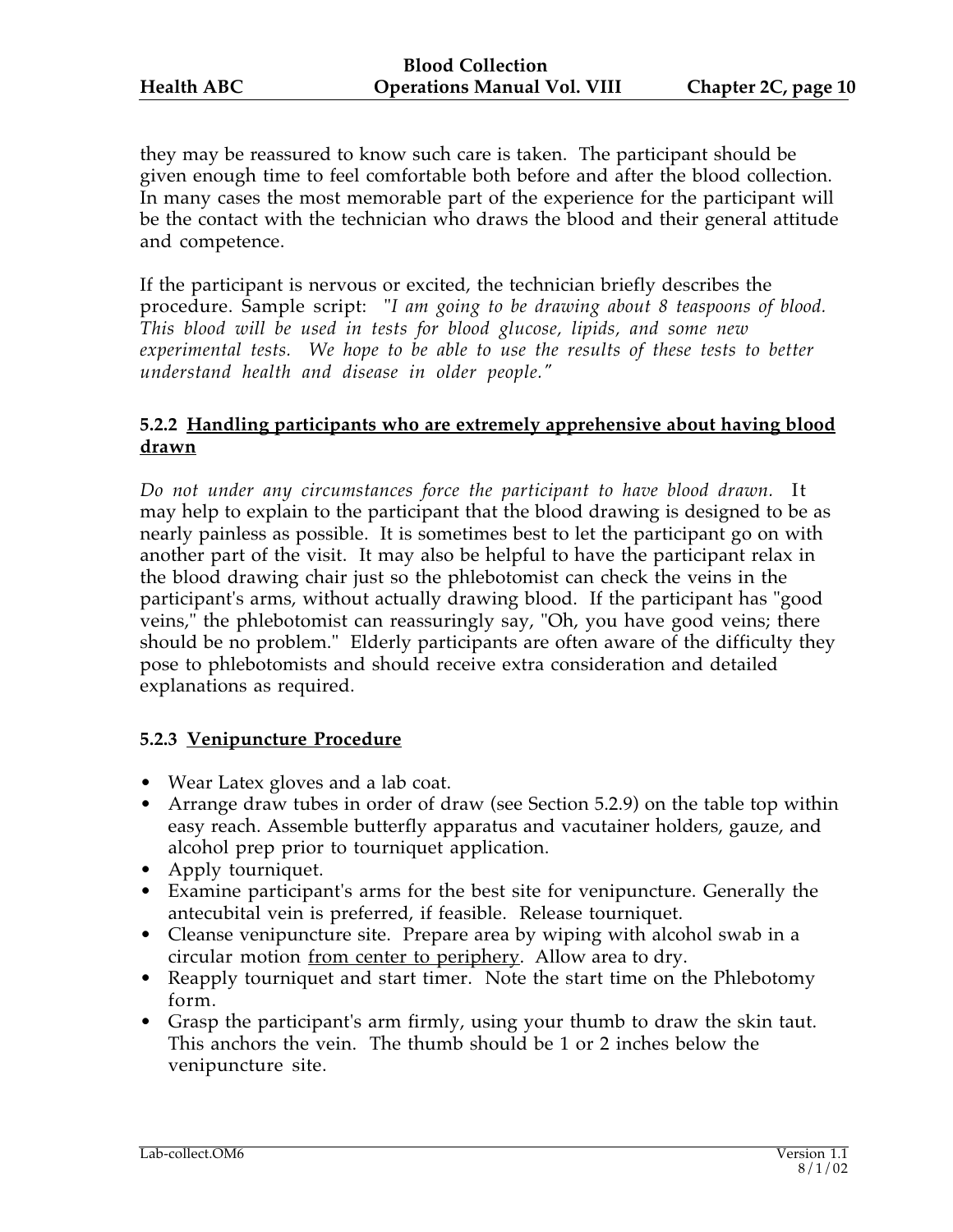- With the needle bevel upward, enter the vein in a smooth continuous motion.
- Make sure the participant's arm is in a flat or downward position while maintaining the tube below the site when the needle is in the vein. It may be helpful to have the participant make a fist with the opposite hand and place it under the elbow for support.
- Grasp the flange of the vacutainer holder and push the tube forward until the butt end of the needle punctures the stopper, exposing the full lumen of the needle.
- Note the blood flow into the first collection tube. If blood is flowing freely, the butterfly needle can be taped to the participant's arm for the duration of the draw. If the flow rate is very slow, the needle may not be positioned correctly.
- Remove the tourniquet at 2 minutes. Once the draw has started, do not change the position of the tube until it is withdrawn from the needle. If blood flow ceases after the tourniquet is removed, it may be reapplied for another 2 minutes. Note on the Phlebotomy form the total length of time the tourniquet was on.
- Keep a constant, slight forward pressure (in the direction of the needle) on the end of the tube. This prevents release of the shutoff valve and stopping of blood flow. Do not vary pressure or reintroduce pressure after completion of the draw.
- Fill each vacutainer tube as completely as possible; i.e., until the vacuum is exhausted and blood flow ceases. If a vacutainer tube fills only partially, remove the vacutainer and attach one of your extra, backup tubes of the same type without removing the needle from the vein. Be sure to place one of the "Backup Vacutainer" labels on that tube after completing phlebotomy.
- When the blood flow ceases, remove the tube from the holder. The shutoff valve re-covers the point, stopping blood flow until the next tube is inserted.
- After tubes #1 and 2 are removed, mix by gently inverting before placing tube on the mixer. Note: do NOT mix red top tubes # 3 or 4. (See section on Blood Mixing During Venipuncture below).
- Average venipuncture time is 2-3 minutes, but any difficulties may increase this time to 10 minutes. Be sure to note the time venipuncture is completed on the Phlebotomy form.

## **5.2.4 Removing the Needle**

- To remove the needle, lightly place clean gauze over venipuncture site. Remove the needle quickly and immediately apply pressure to the site with a gauze pad. Discard needle into puncture-proof sharps container.
- Have the participant hold the gauze pad firmly for one to two minutes to prevent a hematoma.
- Remove tubes #1, 2, and 5 from the blood mixer and place in ice. Tubes #3 and 4 should already be in the rack at room temperature.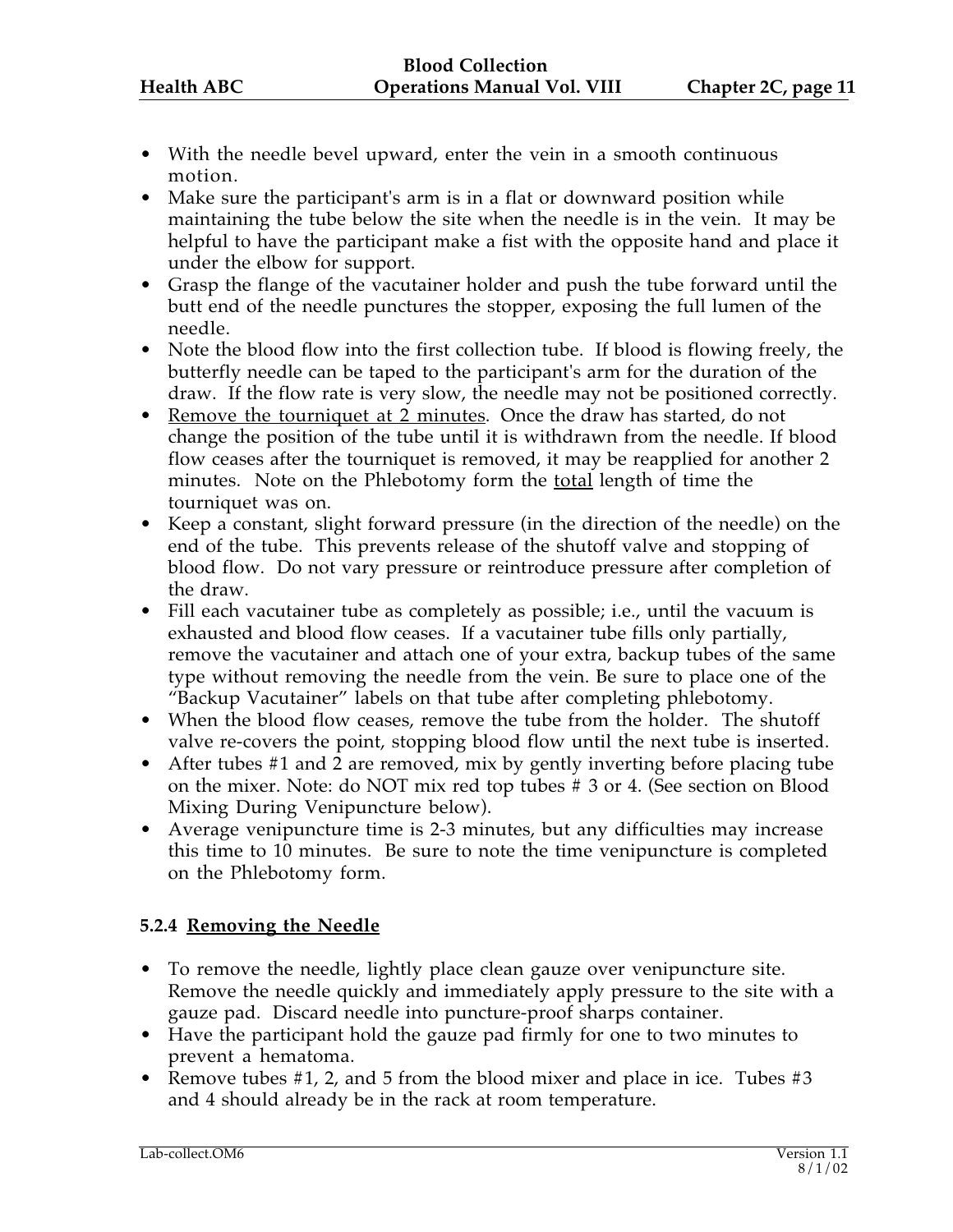## **5.2.5 Bandaging the Arm**

Under normal conditions:

- Slip the gauze pad down over the site, applying mild pressure.
- Apply an adhesive or gauze bandage over the venipuncture site after making sure that blood flow has stopped.
- Tell the participant to leave the bandage on for at least 15 minutes.

If the participant continues to bleed:

- Apply pressure to the site with a gauze pad. Keep the arm elevated until the bleeding stops.
- Wrap a gauze bandage tightly around the arm over the pad.
- Tell the participant to leave the bandage on for at least 15 minutes.

## **5.2.6 Completing the Blood Drawing Procedure**

- Dispose of needle and tubing in the appropriate biohazard needle sharps containers.
- Complete the Phlebotomy form. This includes rating the venipuncture as clean or traumatic and writing any comments about any difficulties with the phlebotomy under "Comments on Phlebotomy."
- Clean up the venipuncture area (if necessary).
- Bring blood collection tray to the processing area with the filled vacutainer tubes and Laboratory Processing form.

## **5.2.7 Procedures for Difficult Draw**

If a blood sample is not forthcoming, the following manipulations may be helpful.

- If there is a sucking sound, turn needle slightly or lift the holder in an effort to move the bevel away from the wall of the vein.
- If no blood appears, move needle slightly in hope of entering vein. Do not probe. If not successful, release tourniquet and remove needle. A second attempt can be made on the other arm.
- Loosen the tourniquet. It may have been applied too tightly, thereby stopping the blood flow. Reapply the tourniquet loosely. If the tourniquet is a velcro type, quickly release and press back together. Be sure, however, that the tourniquet remains on for no longer than two minutes at a time.
- DO NOT attempt a venipuncture more than twice unless a participant encourages you to do so.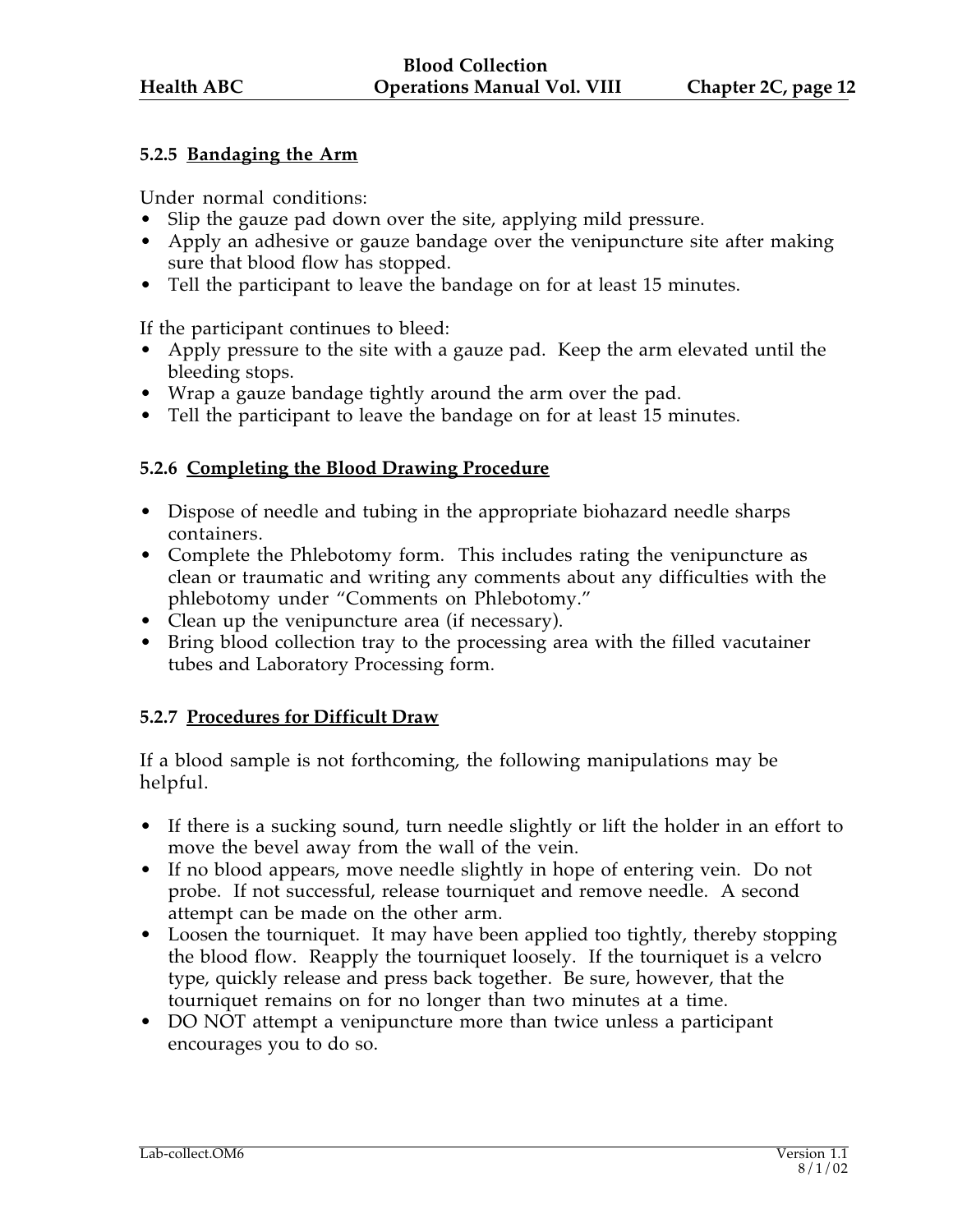- Reassure the participant that the inability to obtain a clean venipuncture is not any sign of a medical problem on their part.
- If venipuncture is unsuccessful, participant should be rescheduled at a later date, preferably with a different Field Center phlebotomist.
- Document any problems with venipuncture and sample collection on the Phlebotomy form. In particular, note whether a vein other than one of the antecubital veins was used.

## **5.2.8 Other Possible Problems**

1) Not all tubes are collected (blood flow ceases, difficult venipuncture, etc.): *Always fill the collection tubes in the order specified*. Make notations of difficulties on the Phlebotomy form. If the participant is willing, another attempt should be made to complete the draw.

2) Collection tube does not fill: First, try another tube of the same type. Partially filled plasma tubes are not acceptable if less than 2/3 full. Partial tubes for serum are okay, but will result in a reduced number of aliquots. Check "No" (not filled to capacity) and explain why under Question #10 of the Phlebotomy form if a tube is not completely filled.

#### **5.2.9 Priority of Tubes**

A total of approximately 42 mL of blood will be drawn from each participant in 4 tubes. Tubes are numbered 1-5 and arranged in the rack to be drawn in the following order of priority:

| 1. Whole blood / EDTA Plasma 4 mL               | lavender top   |
|-------------------------------------------------|----------------|
| 2. Whole blood / EDTA Plasma 10 mL lavender top |                |
| 3. Serum 10 mL                                  | red top        |
| 4. Serum 10 mL                                  | red top        |
| 5. $CPT 8 mL$                                   | blue/black top |
|                                                 |                |

#### **5.3 Blood Mixing During Venipuncture**

Each tube should be treated as follows:

|  |  |  |  | #1&2 EDTA: place on mixer for ~30 seconds, then place in ice bath |  |  |  |
|--|--|--|--|-------------------------------------------------------------------|--|--|--|
|--|--|--|--|-------------------------------------------------------------------|--|--|--|

- #3&4 Serum: do NOT mix; place in rack at room temperature for AT LEAST 40 minutes
- #5 CPT: place on mixer for ~30 seconds, then place in ice bath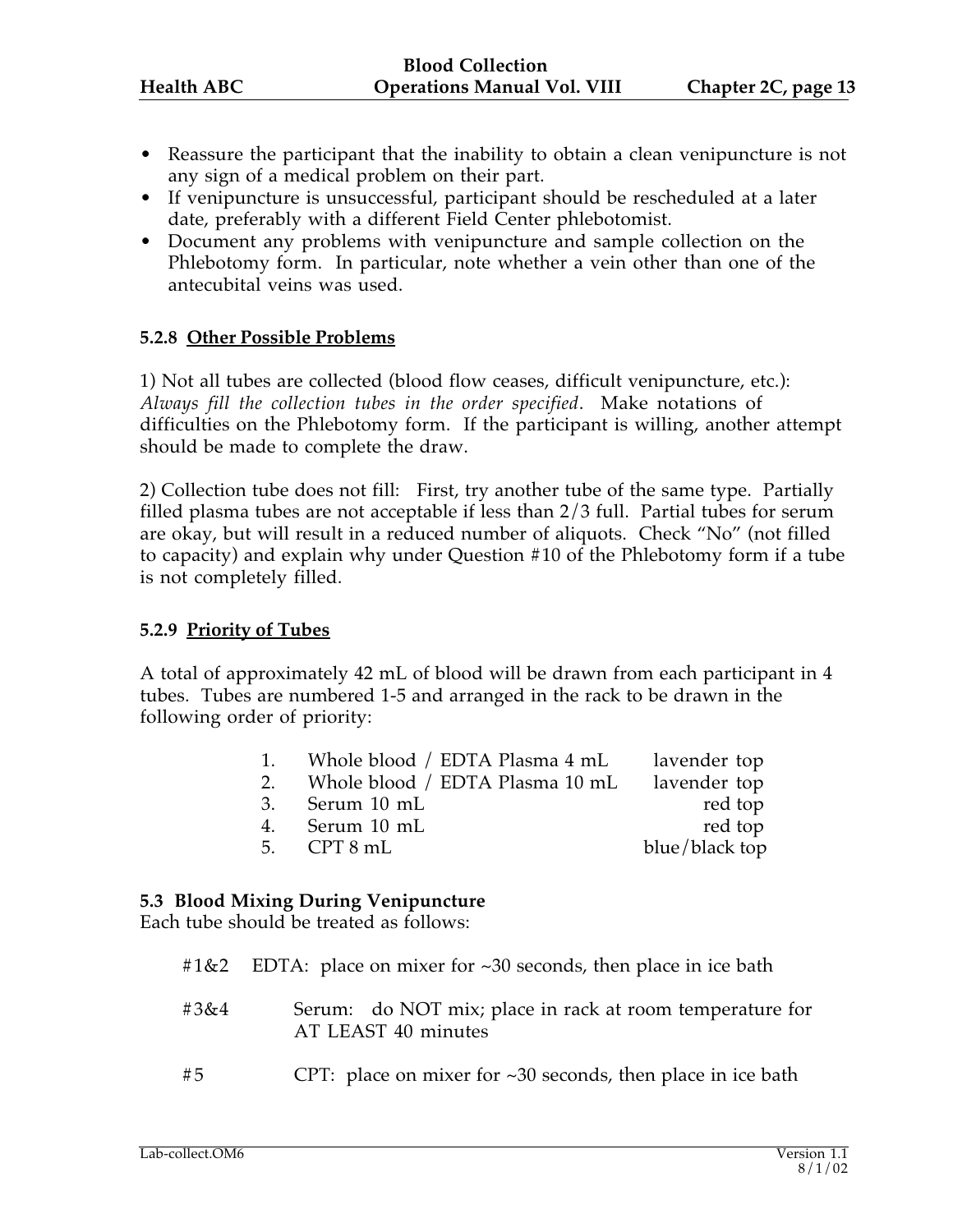## **6. Procedures for Performing the Measurements at Home**

This examination can be done on home visits. The timing of the draw should be arranged so that there is sufficient time to be sure that the participant will not faint or bleed after the examiner has left the home, but late enough in the visit so that the samples can be returned to the lab for processing within two hours (preferably less than 1 hour) after the draw. Serum tubes (#3&4) should be held at room temperature, not on ice, for transport back to the lab. The two EDTA tubes (#1&2) and the CPT tube (#5) should be kept on ice. A Year 6 Return Visit Phlebotomy and Laboratory Processing form and a Year 6 Laboratory Processing Addendum are included in the Year 6 Visit-Specific Home Visit Workbook, which should be completed in addtion to the Core Home Visit Workbook.

## **7. Alert Values/Follow-up**

Laboratory results are reported by the central laboratory to the field centers by mail within 14 days. Two copies of the report are sent, one for the participant's file and one to be sent to the participant. If an abnormal value (see "Immediate Alerts" in the following table) is detected, however, the central laboratory notifies the field center by both phone and fax. If the participant has already been informed that they have elevated fasting glucose, you will not need to alert their physician again. However, you may wish to include a note with the participant report that informs the participant that an abnormal (high or low) value was found before and that the number remains high or low.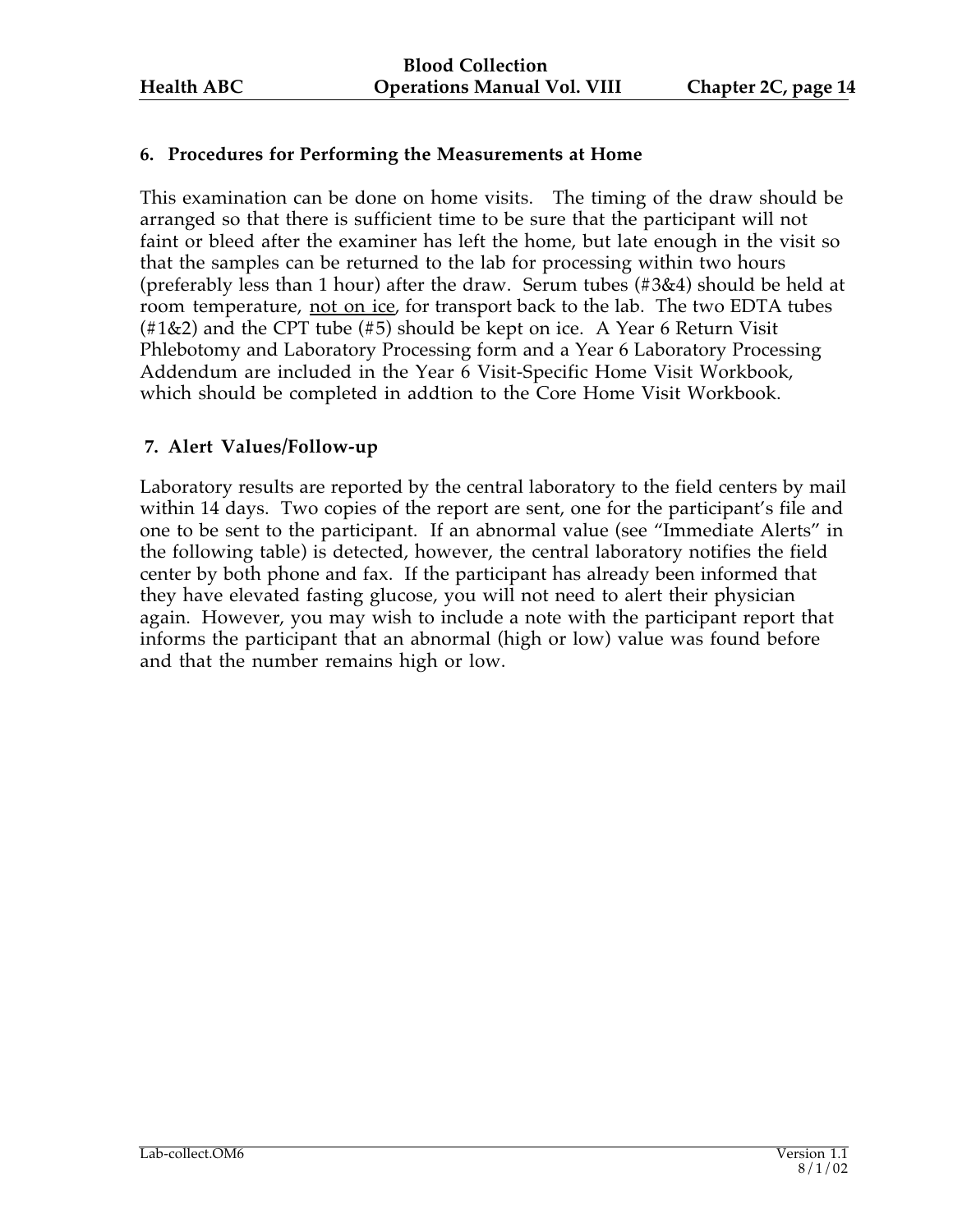| Analyte                  | <b>Reference Range for Reports</b>                                                        |                                    | Immediate Alerts*               |
|--------------------------|-------------------------------------------------------------------------------------------|------------------------------------|---------------------------------|
| Glucose Metabolism:      |                                                                                           |                                    |                                 |
| <b>Fasting Glucose</b>   | $\langle$ 110 and $\geq$ 50 mg/dL<br>110-125 mg/dL                                        | Normal<br>Borderline               | $>350$ mg/dL<br>OR $<$ 50 mg/dL |
|                          | $\geq$ 126 mg/dL                                                                          | Elevated**                         |                                 |
| General Chemistries:     |                                                                                           |                                    |                                 |
| $HgA_1C$                 | $4 - 6\%$<br>Greater than 7% may<br>indicate prior or current<br>elevated glucose levels. |                                    | None                            |
| Lipids:                  |                                                                                           |                                    |                                 |
| <b>Total Cholesterol</b> | $<$ 200 mg/dL<br>200-239 mg/dL<br>$>239$ mg/dL                                            | Normal<br>Borderline<br>Elevated** | None                            |
| HDL-Cholesterol          | $\geq$ 35 mg/dL                                                                           | Normal                             | None                            |
| LDL-Cholesterol          | $<$ 130 mg/dL<br>130-159 mg/dL<br>$>159$ mg/dL                                            | Normal<br>Borderline<br>Elevated** | None                            |
| Triglycerides            | $\overline{35}$ -160 mg/dL                                                                |                                    | $>1000$ mg/dL                   |

\*Central Lab calls Field Centers. Field center notifies participant and participant's physician by telephone/fax if participant has granted permission to notify physician. Use modified letter from CHS (see Appendix 6) with abnormal value filled in.

\*\*Notify participant and participant's physician by fax/letter if participant has granted permission to notify physician. Use modified letter from CHS with abnormal value filled in.

Occasionally, an error value is reported for a particular laboratory result. The two most common error values are:

-999, which indicates that no sample was received for that test. This may be expected, as when a fasting glucose sample is not sent because a participant was not fasting, or may indicate a shipping error by the field center. If the field center believes that a sample was sent, LCBR should be notified and the source of the error determined.

-777, which indicates that the test was run, but a valid result could not be obtained. This error may come about in a variety of ways. Sometimes an incomplete aliquot may have been sent by the field center and there is insufficient sample to run the test. When -777 is reported for hemoglobin  $A_1C$ , it may either indicate that the whole blood sample was received in unusable condition (improper handling such as freezing) or that an abnormal hemoglobin variant was detected. The lab can identify S and F abnormalities and report a result. Hemoglobins C, D, E, G, and J cannot be differentiated except by further, more expensive testing beyond the scope of this study. Since hemoglobins D, E, G, and J shorten red blood survival and give erroneously low hemoglobin  $A_1C$  values, samples with these hemoglobin variants are reported as abnormal with no result (-777). Although hemoglobin C does not shorten red blood cell survival, since it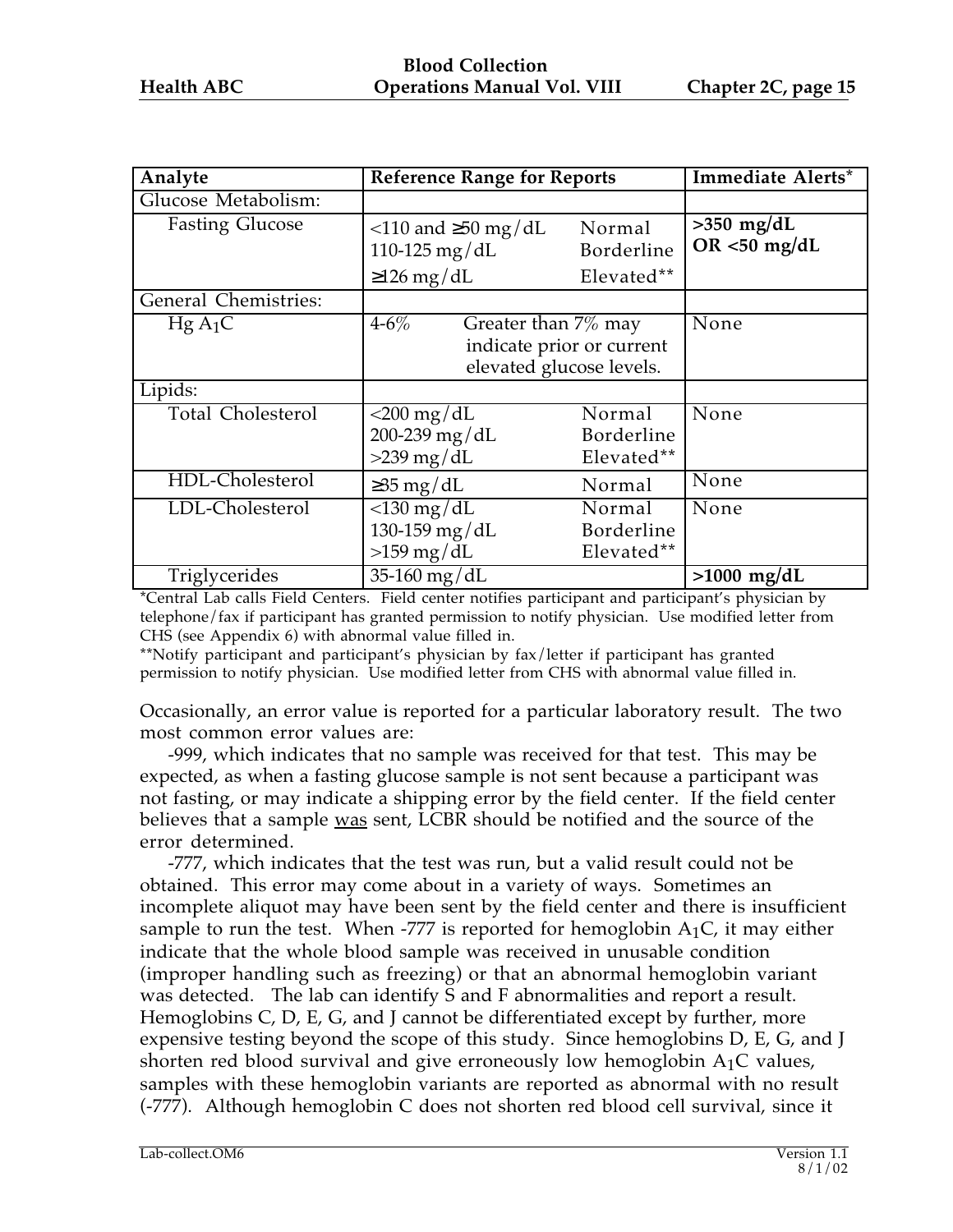can't be positively differentiated from D, E, G, and J, the hemoglobin  $A_1C$  value cannot verified and is also reported as -777.

#### **8. Quality Assurance**

#### **8.1 Training Requirements**

Clinical experience with phlebotomy is mandatory. Additional training should include:

- Read and study manual
- Attend Health ABC training session on techniques (or observe procedure by experienced examiner)
- Discuss problems and questions with local expert or QC officer

#### **8.2 Certification Requirements**

- Complete training requirements
- Explain what to do for difficult venipuncture
- Recite measures to take for fainting participant
- Conduct phlebotomy on volunteer or participant while being observed by QC officer using QC checklist

#### **8.3 Quality Assurance Checklist**

Preparation:

- $\Box$  Blood collection trays properly prepared
- $\Box$  Blood draw tubes properly labeled
- Questions on Phlebotomy form asked
- $\Box$  Hepatitis B vaccination given or offered to all personnel handling blood

Venipuncture properly carried out:

- $\Box$  Script properly delivered
- $\Box$  Non-permeable lab coats, gloves, and face shields used
- $\Box$  Preparation of venipuncture site correctly done
- Venipuncture smoothly done
- $\Box$  Tubes filled in proper priority order
- $\Box$  Plasma tubes at least 2/3 full
- $\Box$  Tourniquet removed at 2 minutes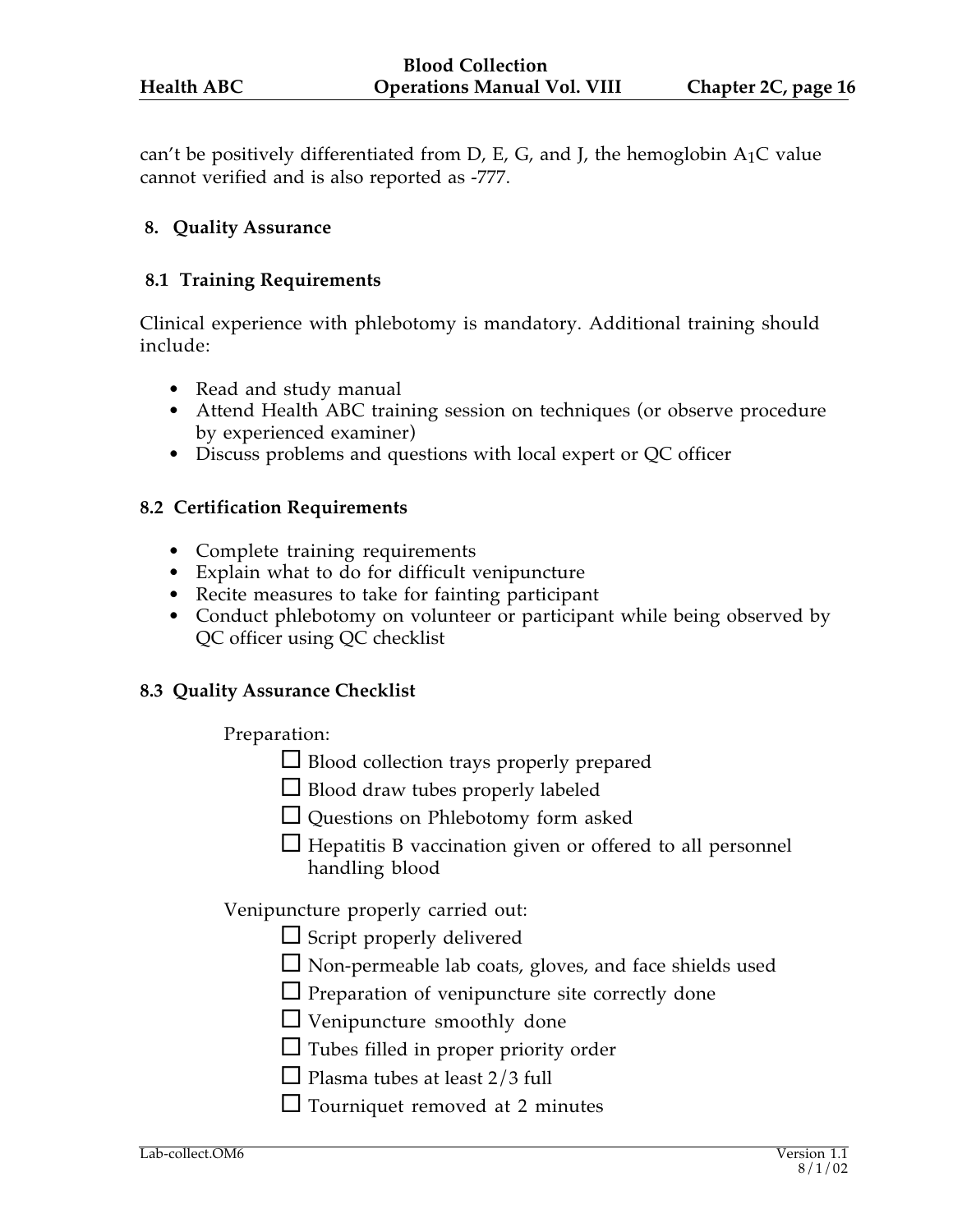| $\Box$ Needle removed and arm bandaged correctly<br>$\Box$ Needle and tubing appropriately disposed                                                                                        |
|--------------------------------------------------------------------------------------------------------------------------------------------------------------------------------------------|
| Tubes mixed and handled correctly after filling:<br>$\Box$ Tubes 1,2&5 mixed for at least 30 seconds, placed in ice bath<br>$\Box$ Tubes 3&4 NOT mixed, placed in rack at room temperature |
| Phlebotomy form properly filled out:                                                                                                                                                       |
| $\Box$ Sample ID barcode label affixed to upper right corner (and to<br>upper right corner of Lab Processing form)                                                                         |
| $\Box$ Time at start of venipuncture entered                                                                                                                                               |
| $\Box$ Time at end of venipuncture entered                                                                                                                                                 |
| $\Box$ Total elapsed time with tourniquet entered                                                                                                                                          |
| $\Box$ Quality of venipuncture checked                                                                                                                                                     |
| $\Box$ Total fasting time correctly calculated                                                                                                                                             |
| Laboratory Processing Addendum properly filled out:                                                                                                                                        |
| $\Box$ Participant's ID# and acrostic completed                                                                                                                                            |
| $\Box$ Staff ID left blank for lab processor                                                                                                                                               |
| $\Box$ Barcode written in space provided                                                                                                                                                   |
|                                                                                                                                                                                            |
|                                                                                                                                                                                            |
|                                                                                                                                                                                            |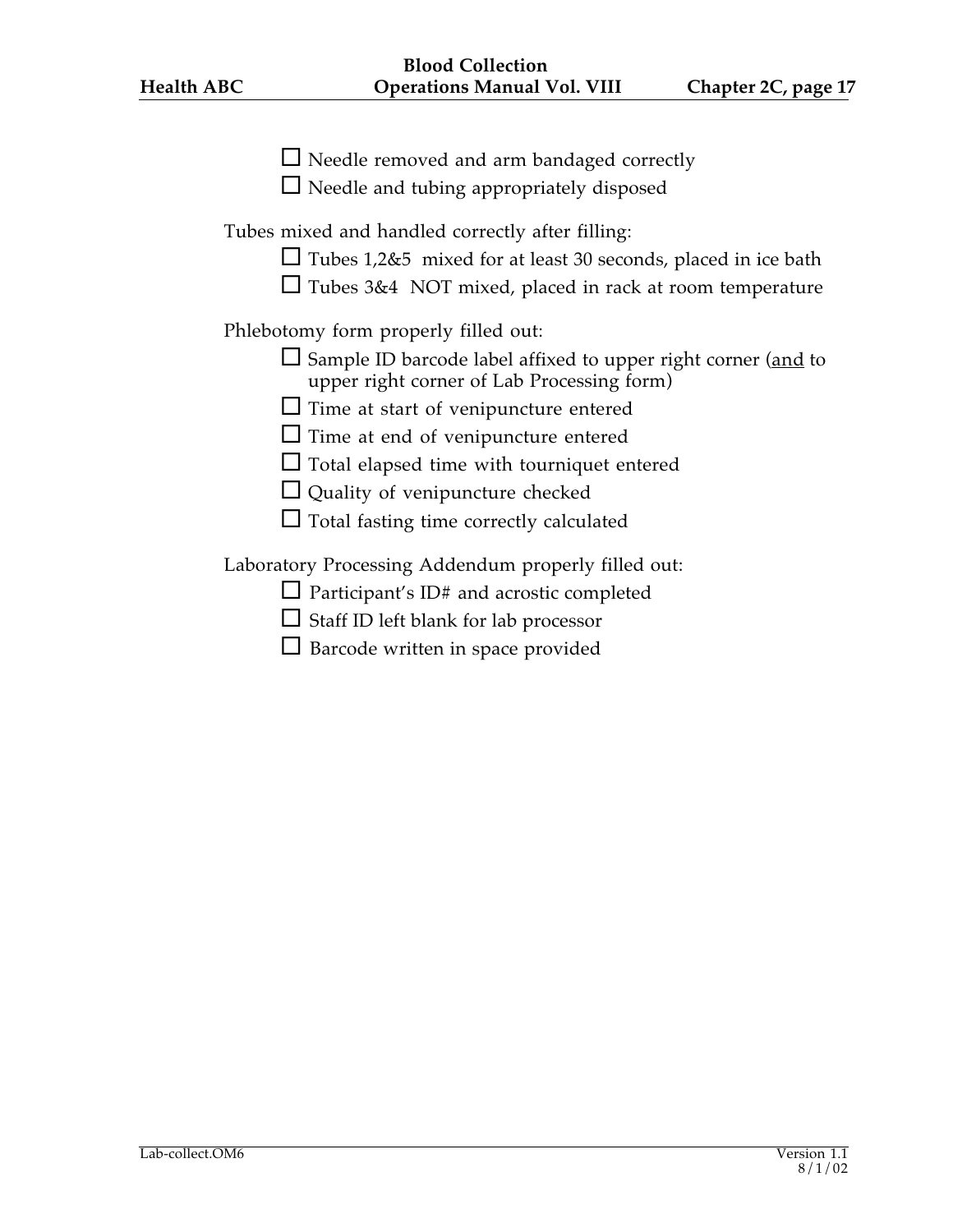## **Sample Label Sheet (Bar Codes)**

| Place this end<br>On vial first<br>######<br>Draw Tube 1<br>Purple top<br>4 mL                                 | ######<br>Draw Tube 2<br>Purple top<br>$10 \text{ mL}$      | ######<br>Draw Tube 3<br>Red top<br>$10 \text{ mL}$        |
|----------------------------------------------------------------------------------------------------------------|-------------------------------------------------------------|------------------------------------------------------------|
| ######<br>Draw Tube 4<br>Red top<br>$10 \text{ mL}$                                                            | ######<br>Draw Tube 5<br>Blue/black top<br>8mL              | ######<br><b>Backup</b><br>Vacutainer                      |
| ######<br>Backup<br>Vacutainer                                                                                 | ######<br>Phlebotomy<br>Form                                | ######<br>Laboratory<br>Processing<br>Form                 |
| Place this end<br>on vial first<br><u>                      </u><br>######+-01<br>W/EDTA 4.0<br><b>To LCBR</b> | Place this end<br>on vial first<br>######+-02<br>W/EDTA 1.5 | Place this end<br>on vial first<br>######-03<br>W/EDTA 1.5 |

 $\overline{\mathbf{I}}$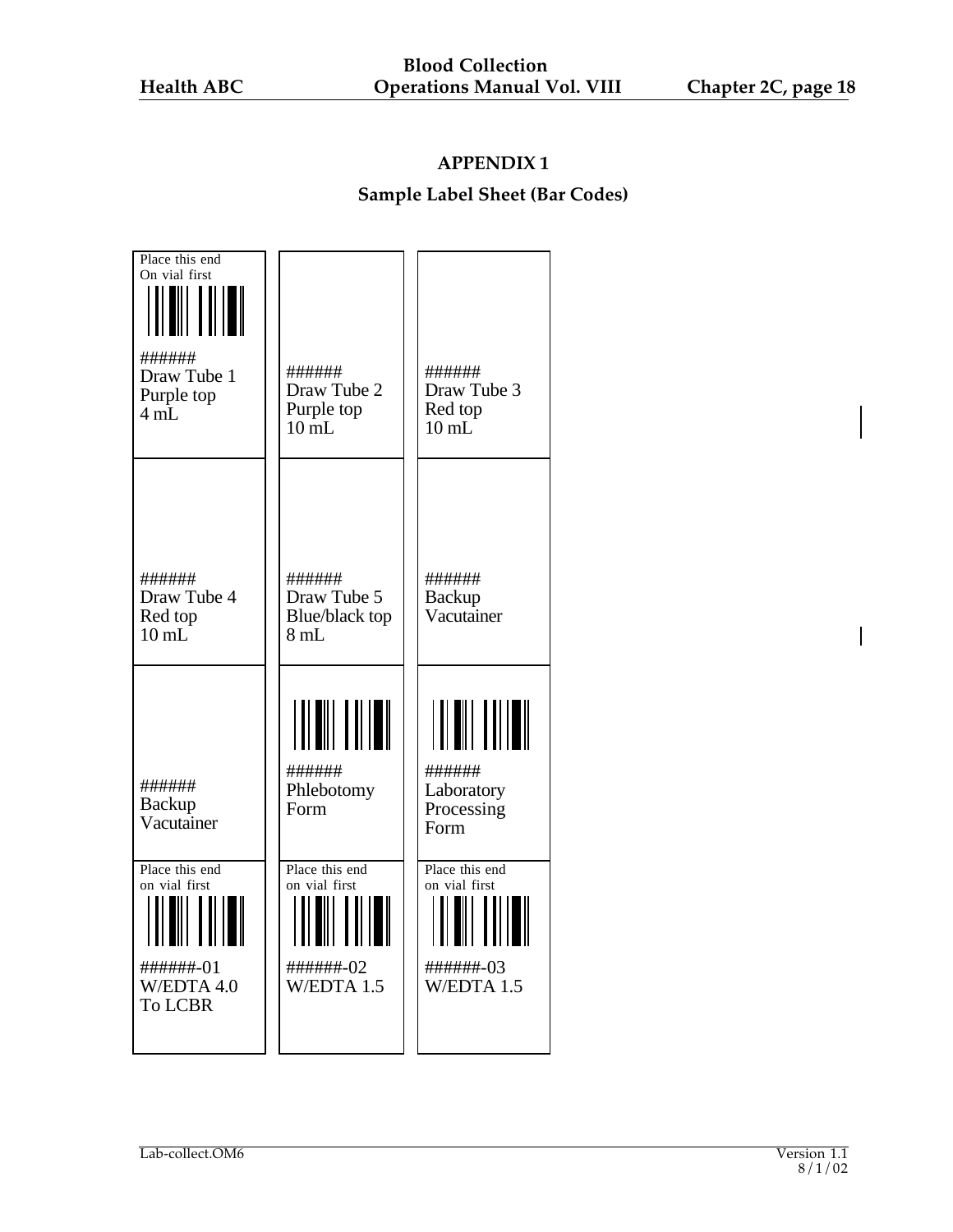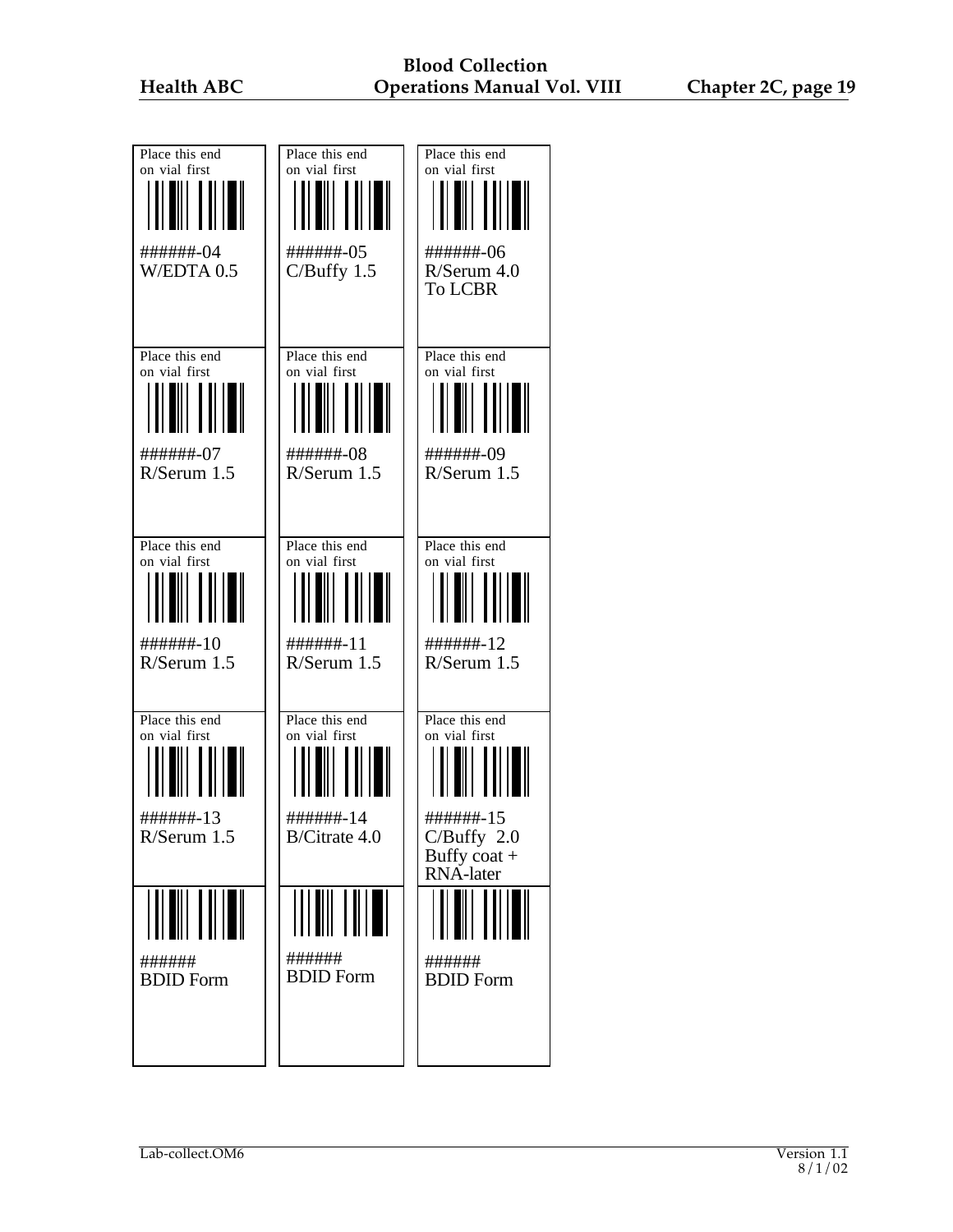| Health      | Н                              |                                                         | I<br>Month                                                                                               | I<br>Day | Year |                |
|-------------|--------------------------------|---------------------------------------------------------|----------------------------------------------------------------------------------------------------------|----------|------|----------------|
|             |                                |                                                         | <b>PHLEBOTOMY</b>                                                                                        |          |      | Bar Code Label |
|             |                                |                                                         |                                                                                                          |          |      |                |
|             | Do you bleed or bruise easily? |                                                         |                                                                                                          |          |      |                |
| O Yes       | ( ) No                         | O Don't know                                            | O Refused                                                                                                |          |      |                |
|             |                                |                                                         |                                                                                                          |          |      |                |
|             |                                |                                                         | Have you ever experienced fainting spells while having blood drawn?                                      |          |      |                |
| O Yes       | O No                           | O Don't know                                            | O Refused                                                                                                |          |      |                |
|             |                                |                                                         | Have you ever had a radical mastectomy? (Female Participants Only)                                       |          |      |                |
| Yes         | O No                           | O Don't know                                            | O Refused                                                                                                |          |      |                |
| Which side? |                                |                                                         |                                                                                                          |          |      |                |
| O Right     |                                | <b>O</b> Left                                           | $O$ Both                                                                                                 |          |      |                |
|             |                                |                                                         | Draw blood on left side.   Draw blood on right side.   Do NOT draw blood. Go to Question #10 on page 48. |          |      |                |
|             |                                |                                                         |                                                                                                          |          |      |                |
|             |                                | Have you ever had a graft or shunt for kidney dialysis? |                                                                                                          |          |      |                |
| Yes         | O No                           | O Don't know                                            | Refused                                                                                                  |          |      |                |
| Which side? |                                |                                                         |                                                                                                          |          |      |                |
| Right       |                                | <b>DLeft</b>                                            | O Both                                                                                                   |          |      |                |
|             |                                |                                                         |                                                                                                          |          |      |                |
|             |                                |                                                         | Draw blood on left side. Draw blood on right side. Do NOT draw blood. Go to Question #10 on page 48.     |          |      |                |
|             |                                |                                                         |                                                                                                          |          |      |                |
|             |                                |                                                         |                                                                                                          |          |      |                |
|             |                                |                                                         |                                                                                                          |          |      |                |
|             |                                |                                                         |                                                                                                          |          |      |                |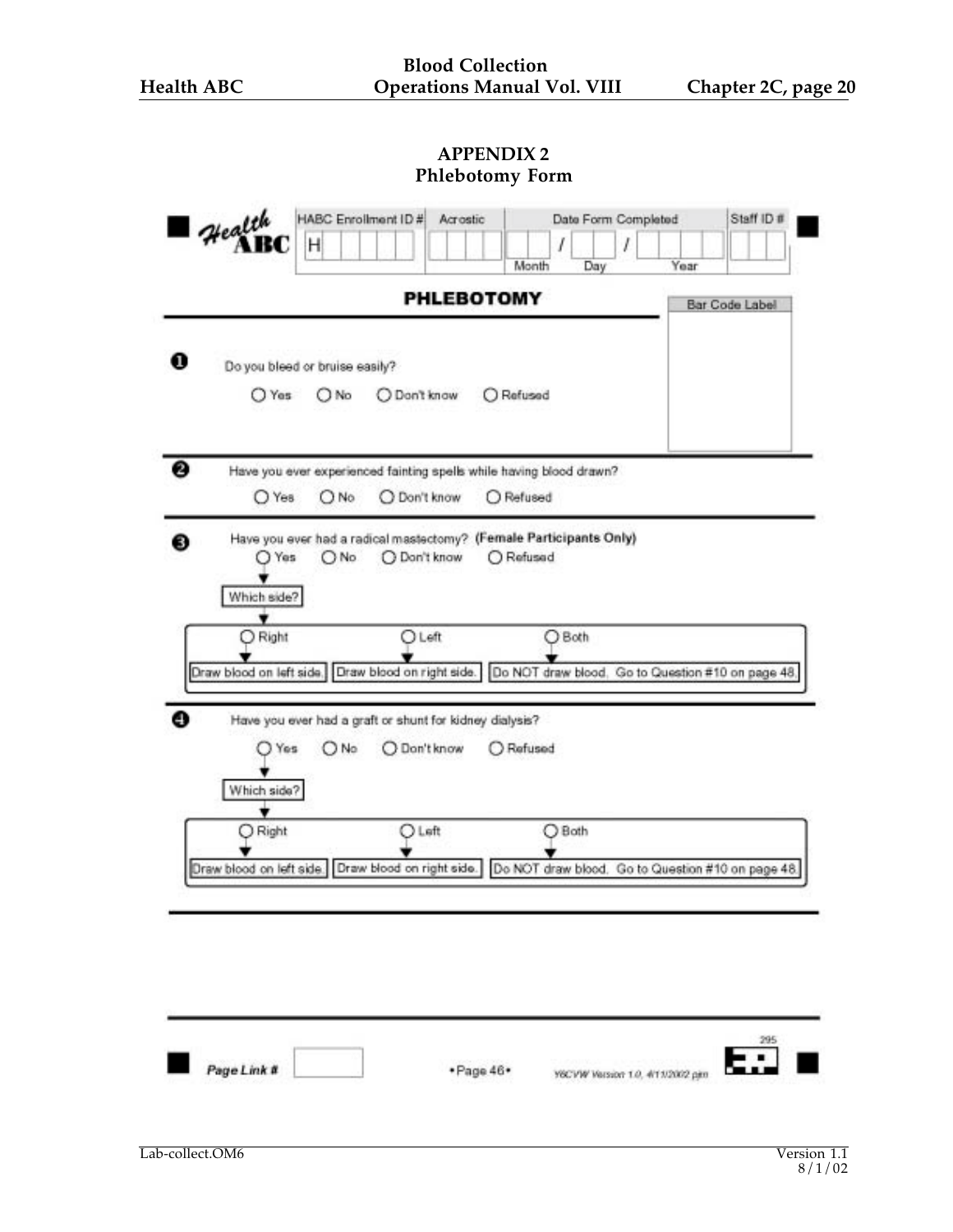| $\blacksquare$ Health               | <b>PHLEBOTOMY</b>                                                                       |
|-------------------------------------|-----------------------------------------------------------------------------------------|
| Ø<br>Time at start of venipuncture: |                                                                                         |
| ٠<br>٠<br>Hours Minutes             | O am<br>$O$ pm                                                                          |
| 0                                   | Time blood draw completed:                                                              |
| Hours                               | O am<br>○ pm<br>Minutes                                                                 |
| ❼<br>Total tourniquet time:         | (Examiner Note: If tourniquet was reapplied, enter total time tourniquet was on.        |
|                                     | Note that 2 minutes is optimum.)                                                        |
| minutes                             | Comments on phiebotomy:                                                                 |
|                                     |                                                                                         |
|                                     |                                                                                         |
|                                     |                                                                                         |
|                                     | What is the date and time you last ate anything?                                        |
| Date of last food:<br>â.            | Year                                                                                    |
|                                     | Day<br>Month                                                                            |
| Time of last food:<br>b.            | O am O pm                                                                               |
| с.                                  | Hours<br>Minutes<br>How many hours have passed since the participant last ate any food? |
|                                     |                                                                                         |
|                                     | hours (Question 6 minus Question 8b. Round to nearest hour.)                            |
|                                     |                                                                                         |
|                                     |                                                                                         |
|                                     |                                                                                         |
|                                     |                                                                                         |
|                                     |                                                                                         |
| Page Link #                         | $\begin{array}{c}\n 295 \\ \hline\n \end{array}$                                        |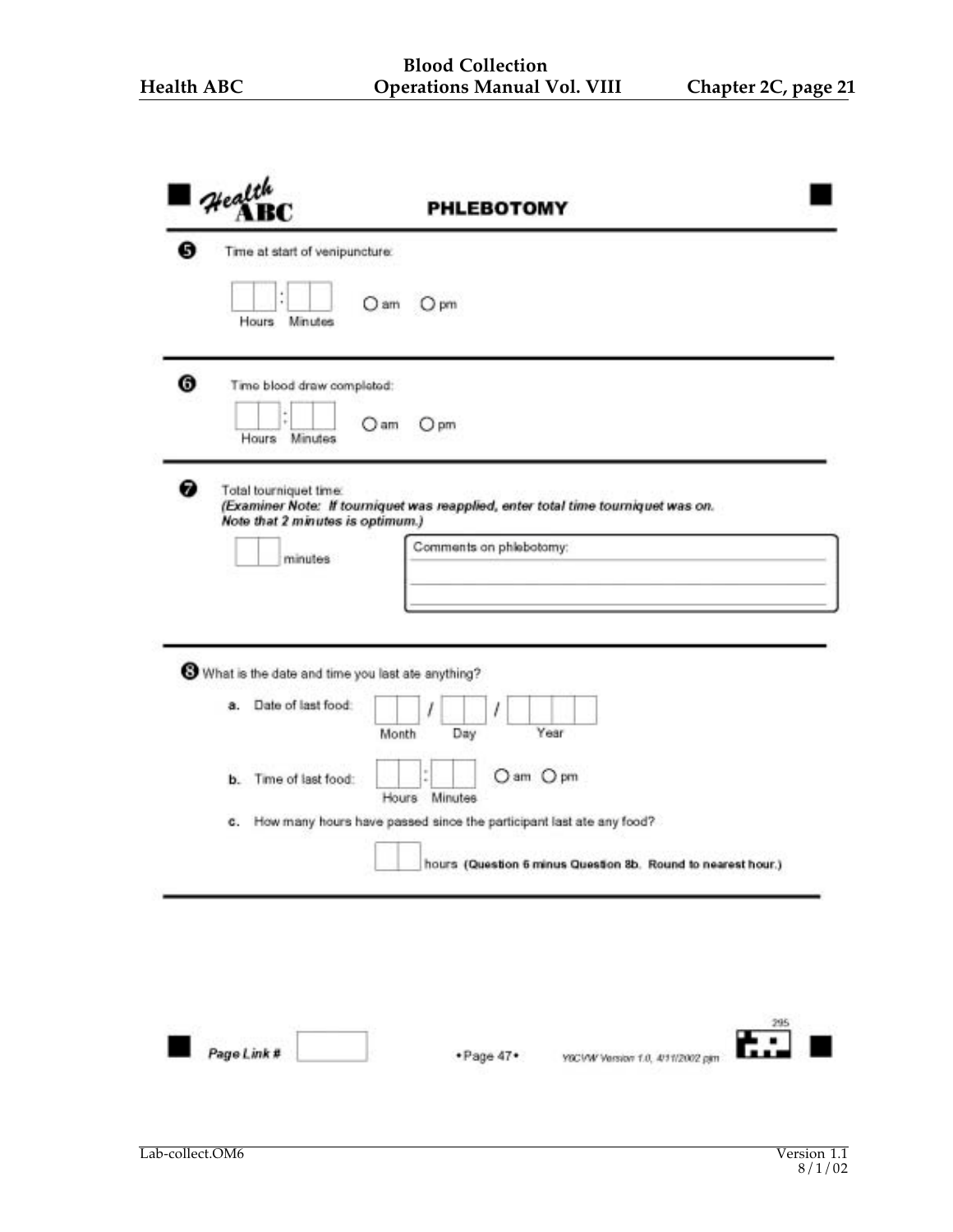| Quality of venipuncture:        |                              |                                |                                                                                                     |                                                                                           |
|---------------------------------|------------------------------|--------------------------------|-----------------------------------------------------------------------------------------------------|-------------------------------------------------------------------------------------------|
| O Clean                         |                              | O Traumatic                    |                                                                                                     |                                                                                           |
|                                 |                              |                                | Please describe. Mark all that apply:                                                               |                                                                                           |
|                                 | O Vein collapse              |                                |                                                                                                     |                                                                                           |
|                                 | O Hematoma                   |                                |                                                                                                     |                                                                                           |
|                                 | O Vein hard to get           |                                |                                                                                                     |                                                                                           |
|                                 |                              |                                |                                                                                                     |                                                                                           |
|                                 | O Multiple sticks            |                                |                                                                                                     |                                                                                           |
|                                 | O Excessive duration of draw |                                |                                                                                                     |                                                                                           |
|                                 |                              | O Leakage at venipuncture site |                                                                                                     |                                                                                           |
|                                 |                              | O Other (Please specify:)      |                                                                                                     |                                                                                           |
|                                 |                              |                                |                                                                                                     |                                                                                           |
| Was any blood drawn?<br>$O$ Yes |                              | ) No                           |                                                                                                     |                                                                                           |
|                                 |                              |                                |                                                                                                     |                                                                                           |
|                                 |                              |                                | Please describe why not: ---------                                                                  |                                                                                           |
|                                 |                              |                                |                                                                                                     |                                                                                           |
| Tube                            |                              |                                | Were tubes filled to specified capacity? If not, comment why.<br>Volume Filled to Capacity? Comment |                                                                                           |
|                                 |                              | Yes.<br>No                     |                                                                                                     |                                                                                           |
| 1. EDTA                         | 5 <sub>ml</sub>              | O                              | $\circ$                                                                                             |                                                                                           |
| 2. EDTA                         | $10$ m                       | $\circ$ $\circ$ $\rightarrow$  | the control of the control of the control of the control of the control of                          |                                                                                           |
| 3. Serum                        | 10 <sub>ml</sub>             | Ο<br>$\circ$                   |                                                                                                     | the control of the control of the control of the control of the control of the control of |

|             |           |                                  | and the state |  |
|-------------|-----------|----------------------------------|---------------|--|
| Page Link # | ·Page 48· | YBCVW Version 1.0, 4/11/2002 pim |               |  |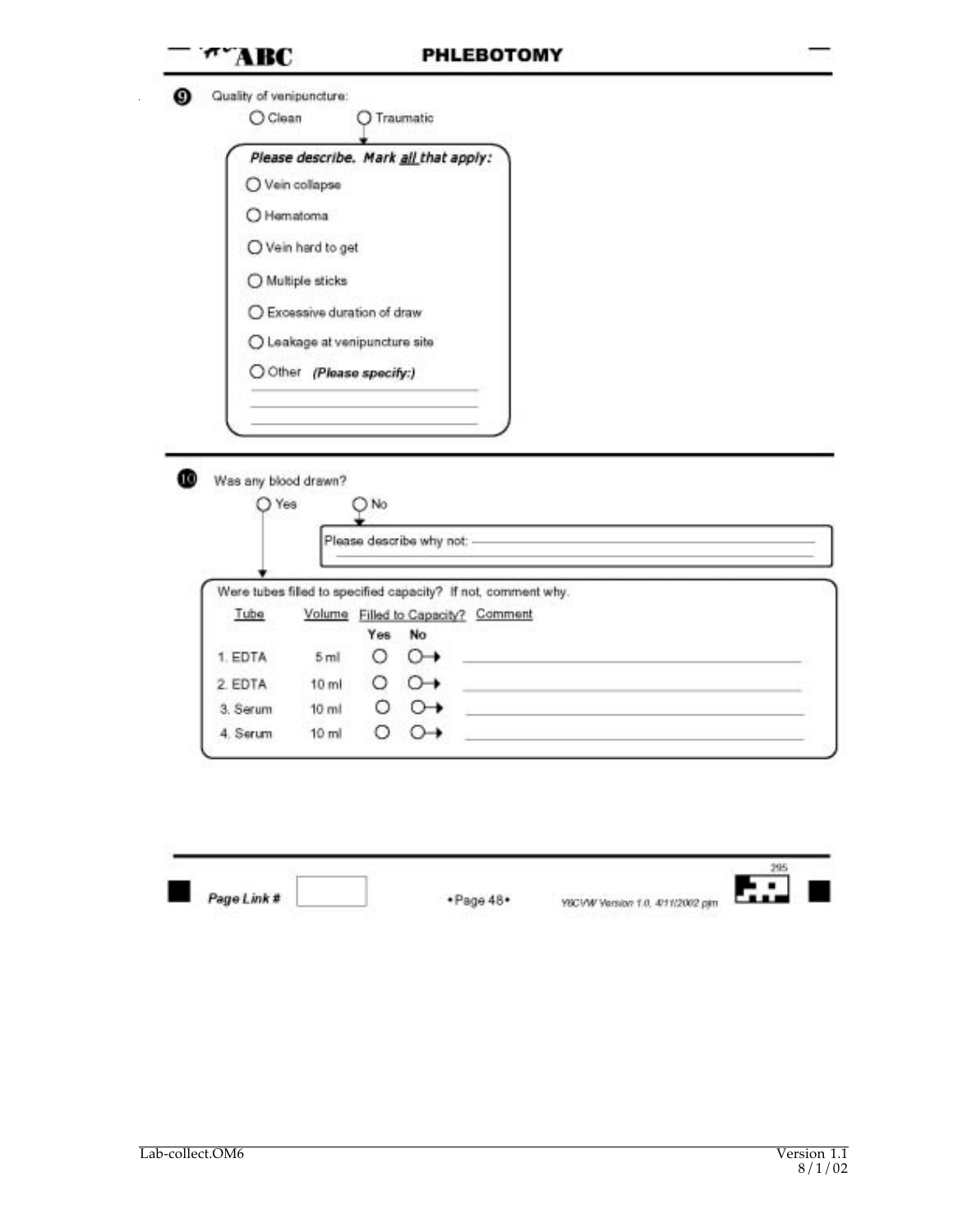#### **Phlebotomy Checklist**

Blood Collection Tray Checklist

#### Per Tray:

- $\Box$  10 21G Butterfly needles with Luer Adapters
- $\Box$  10 Alcohol Swabs
- $\Box$  15 Band-Aids
- $\Box$  15 Gauze pads
- $\Box$  5 Vacutainer holders
- $\Box$  complete set of extra, unlabeled collection tubes
- $\Box$  2 Tourniquets
- $\Box$  1 Smelling salts
- $\Box$  1 Timer or stopwatch
- $\Box$  2 Pencils/pens
- $\Box$  Latex gloves
- $\Box$  1 Hemostats
- $\Box$  1 Adhesive tape
- $\Box$  1 Scissors

~10 min before draw:

 $\Box$  1 styrofoam ice bath filled with ice

Per participant:

 $\Box$  1 Blood tube rack with 5 draw tubes labeled and numbered.

At the Phlebotomy Station:

- $\Box$  Basin
- $\Box$  Cold cloth
- $\Box$  Tube mixer
- $\Box$  Biohazard containers
- $\square$  Needle/Sharps container
- $\Box$  Paper towels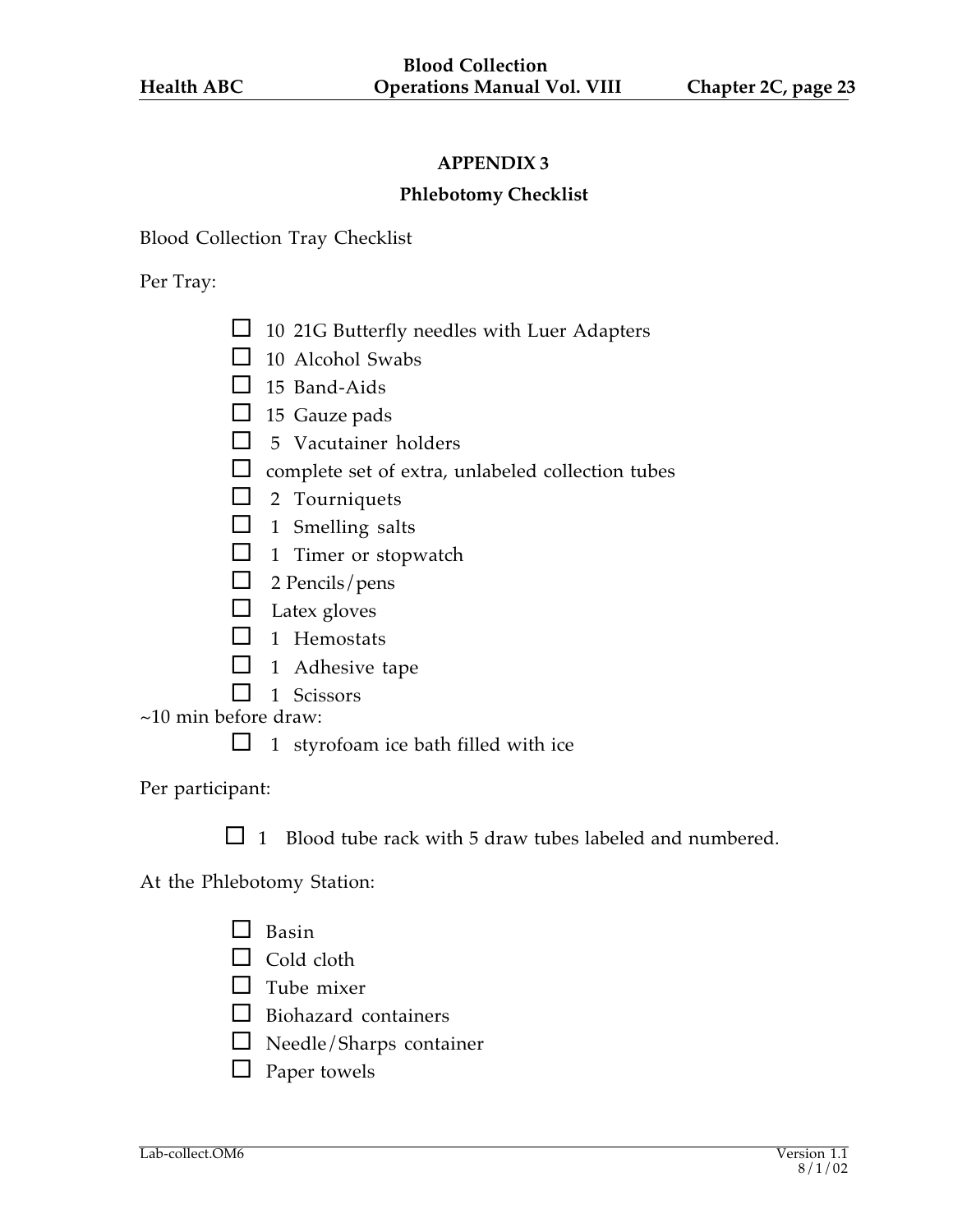| Health                                                                                                                        | HABC Enrolment ID #    |      |                              | Acrostic |                          |         | Date Form Completed                   | Staff ID #    |
|-------------------------------------------------------------------------------------------------------------------------------|------------------------|------|------------------------------|----------|--------------------------|---------|---------------------------------------|---------------|
| Η                                                                                                                             |                        |      |                              |          | l<br>Month               | Day     | Year                                  |               |
|                                                                                                                               |                        |      |                              |          |                          |         | YEAR 6 LABORATORY PROCESSING ADDENDUM |               |
| Draw Tube # 5 (CPT)                                                                                                           |                        |      |                              |          |                          | Barcode |                                       |               |
|                                                                                                                               |                        |      | Time at start of processing: |          | $\ddot{ }$               | O am    | Opm                                   |               |
| Collection Tubes                                                                                                              | Cryo #                 | Vol. | Type                         | To       | Fill in<br><b>Bubble</b> |         | Problems                              | Not<br>Filled |
| Citrated plasma                                                                                                               | 14                     | var  | B/4.0                        | м        | О                        | ОН      | OP OB                                 | О             |
| Buffy + RNA-later                                                                                                             | 15                     | var  | C/2.0                        | м        | О                        |         | OH OP OB                              | О             |
| Hours                                                                                                                         |                        |      |                              |          |                          |         |                                       |               |
| Date sample placed in -70°C freezer (should be at least 12 hours after being placed in cryovial #05<br>containing RNA-later): |                        |      |                              |          |                          |         |                                       |               |
| Time sample placed in -70°C freezer:                                                                                          | Month<br>Hours Minutes | Day  | ) am                         | Year     | $O$ pm                   |         |                                       |               |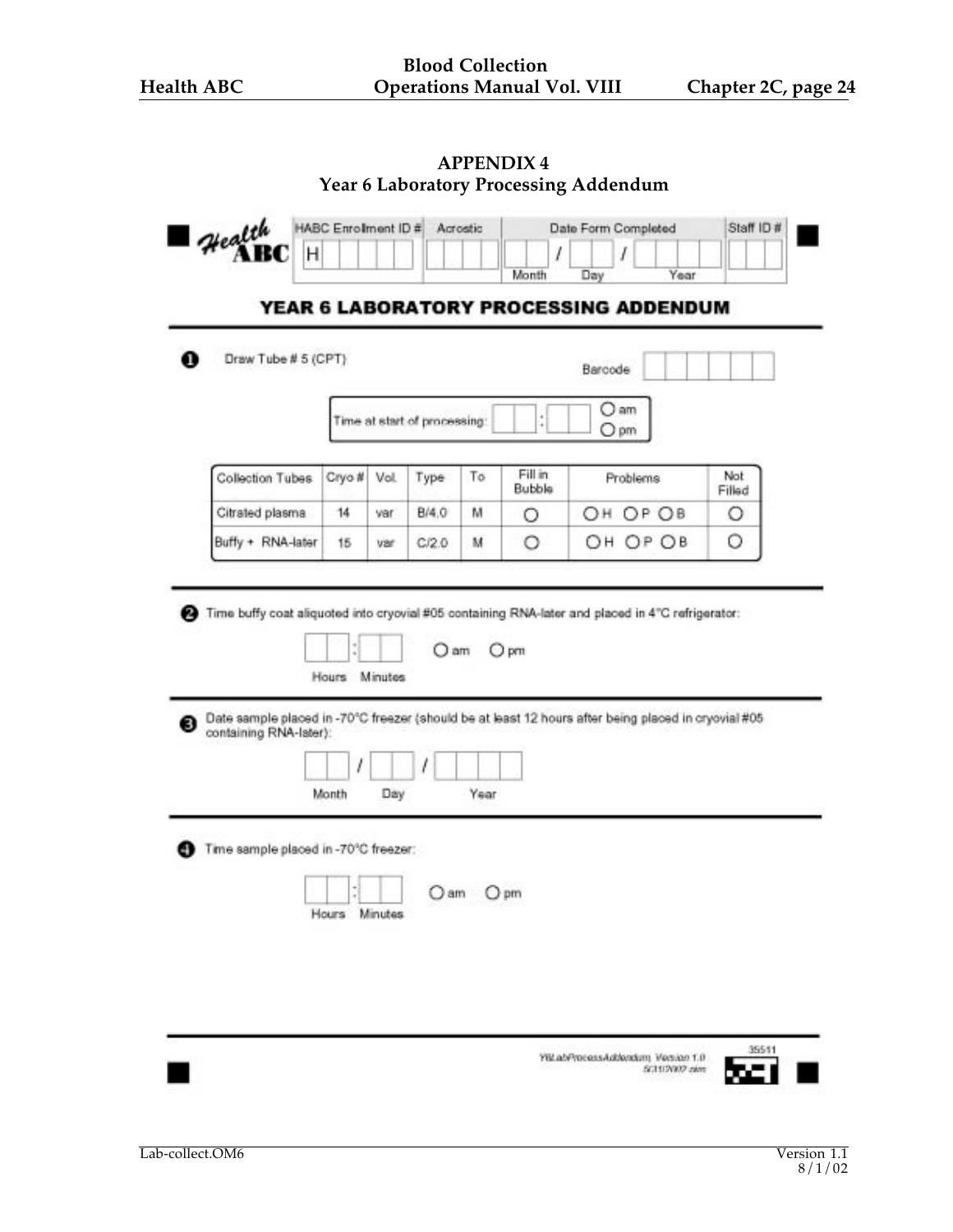| Health                      | HABC Enrollment ID #                  | Acrostic                                                |                                                                                                                                                                                                                                                                                      | Date Form Completed      | Staff ID #     |
|-----------------------------|---------------------------------------|---------------------------------------------------------|--------------------------------------------------------------------------------------------------------------------------------------------------------------------------------------------------------------------------------------------------------------------------------------|--------------------------|----------------|
|                             | н                                     |                                                         | Month<br>Day                                                                                                                                                                                                                                                                         | 2<br>0<br>0<br>ı<br>Year |                |
|                             |                                       |                                                         | <b>YEAR 6 RETURN VISIT PHLEBOTOMY</b>                                                                                                                                                                                                                                                |                          | Bar Code Label |
| O Yes                       | Do you bleed or bruise easily?<br>ONo | O Don't know                                            | O Refused                                                                                                                                                                                                                                                                            |                          |                |
|                             |                                       |                                                         | Have you ever experienced fainting spells while having blood drawn?                                                                                                                                                                                                                  |                          |                |
| O Yes                       | ONo                                   | Don't know                                              | Refused                                                                                                                                                                                                                                                                              |                          |                |
| Yes<br>Which side?          | ( ) No                                | O Don't know                                            | Have you ever had a radical mastectomy? (Fornale Participants Only)<br>Refused                                                                                                                                                                                                       |                          |                |
| Right                       |                                       | Left                                                    | Both<br>Draw blood on left side. Draw blood on right side. Do NOT draw blood. Go to Question #10 on page 48.                                                                                                                                                                         |                          |                |
|                             |                                       | Have you ever had a graft or shunt for kidney dialysis? |                                                                                                                                                                                                                                                                                      |                          |                |
| Yes                         | O No                                  | O Dan't know                                            | O Refused                                                                                                                                                                                                                                                                            |                          |                |
| Which side?                 |                                       |                                                         |                                                                                                                                                                                                                                                                                      |                          |                |
| Right                       |                                       | Left                                                    | Both                                                                                                                                                                                                                                                                                 |                          |                |
|                             |                                       |                                                         | Draw blood on left side. Draw blood on right side. Do NOT draw blood. Go to Question #10 on page 48.                                                                                                                                                                                 |                          |                |
| volume is less than 10 mf). |                                       |                                                         | Examiner Note: If the participant is having a repeat blood draw only because they were not<br>fasting during their Year 6 clinic visit, only draw a 3 to 5 ml serum tube. In Question #10.3,<br>mark "Yes" when asked whether the serum tube was filled to capacity (even though the |                          |                |
|                             |                                       |                                                         |                                                                                                                                                                                                                                                                                      |                          |                |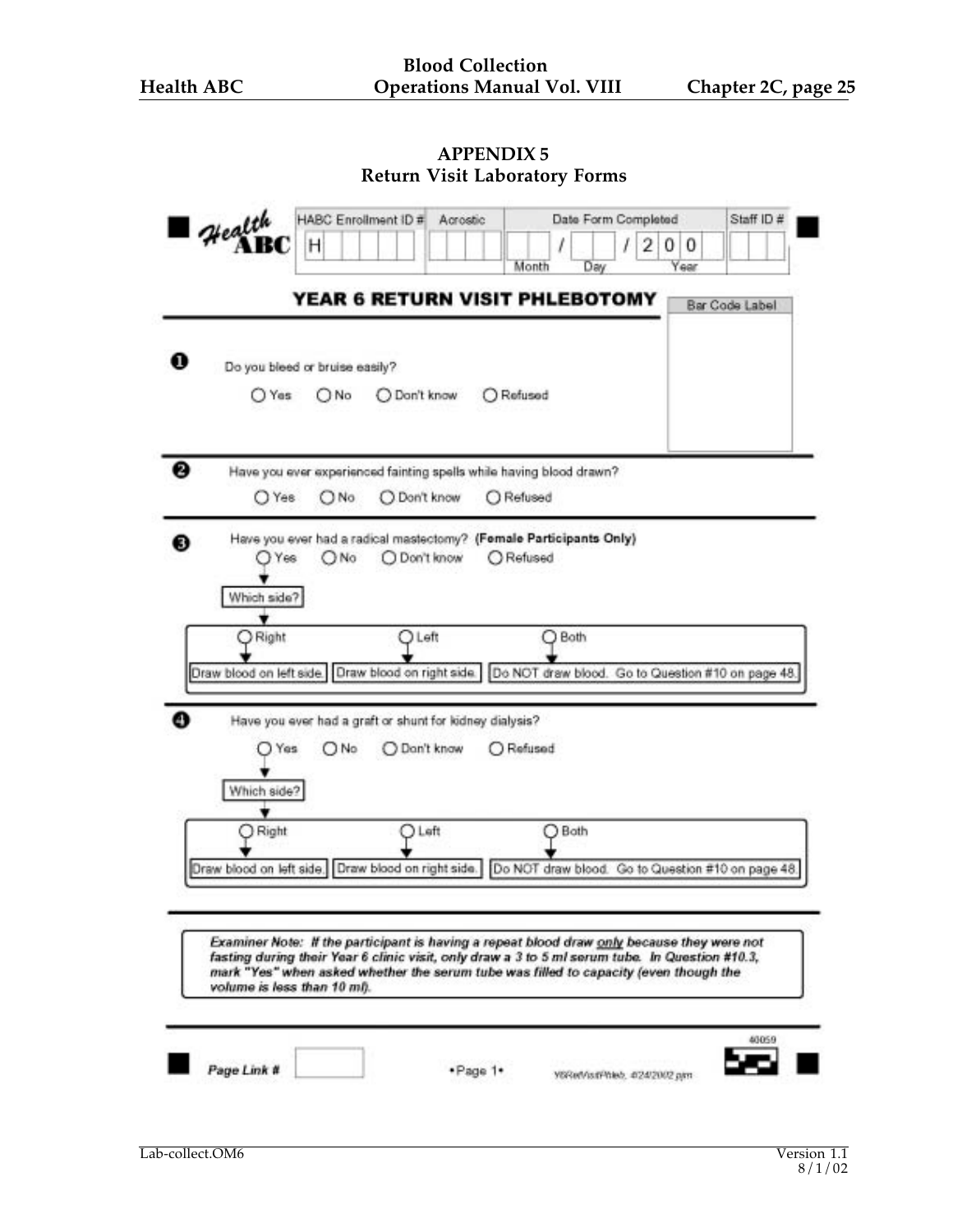| в<br>Time at start of venipuncture: |                                                                                  |
|-------------------------------------|----------------------------------------------------------------------------------|
| Hours Minutes                       | O am<br>(Jpm                                                                     |
| ❻<br>Time blood draw completed:     |                                                                                  |
| Hours<br>Minutes                    | Oam<br>$O$ pm                                                                    |
| 0<br>Total tourniquet time:         |                                                                                  |
| Note that 2 minutes is optimum.)    | (Examiner Note: If tourniquet was reapplied, enter total time tourniquet was on. |
|                                     | Comments on phiebotomy:                                                          |
| minutes                             |                                                                                  |
|                                     |                                                                                  |
|                                     |                                                                                  |
|                                     | What is the date and time you last ate anything?                                 |
| Date of last food:<br>a.            |                                                                                  |
|                                     | Year<br>Month<br>Day                                                             |
|                                     |                                                                                  |
| Time of last food:<br>ь.            | Oam Opm<br>Minutes<br>Hours                                                      |
| c.                                  | How many hours have passed since the participant last ate any food?              |
|                                     |                                                                                  |
|                                     | hours (Question 6 minus Question 8b. Round to nearest hour.)                     |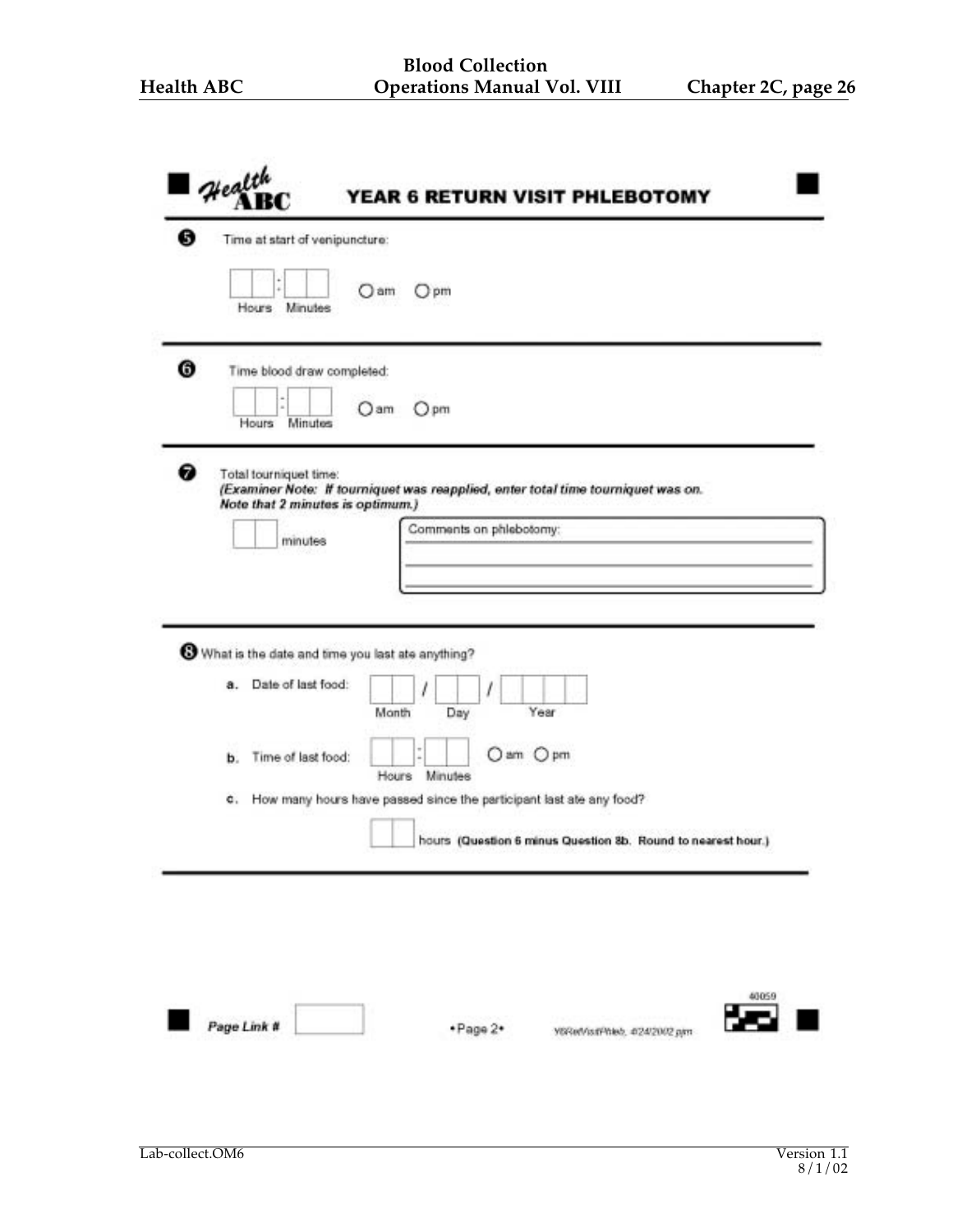| O Clean               | Quality of venipuncture:  | Traumatic                                                                                                                                                                                                                                                                |  |                                                                            |  |
|-----------------------|---------------------------|--------------------------------------------------------------------------------------------------------------------------------------------------------------------------------------------------------------------------------------------------------------------------|--|----------------------------------------------------------------------------|--|
|                       |                           | Please describe. Mark all that apply:                                                                                                                                                                                                                                    |  |                                                                            |  |
|                       | O Vein collapse           |                                                                                                                                                                                                                                                                          |  |                                                                            |  |
|                       | O Hematoma                |                                                                                                                                                                                                                                                                          |  |                                                                            |  |
|                       | ○ Vein hard to get        |                                                                                                                                                                                                                                                                          |  |                                                                            |  |
|                       | O Multiple sticks         |                                                                                                                                                                                                                                                                          |  |                                                                            |  |
|                       |                           | ○ Excessive duration of draw                                                                                                                                                                                                                                             |  |                                                                            |  |
|                       |                           | O Leakage at venipuncture site                                                                                                                                                                                                                                           |  |                                                                            |  |
|                       | O Other (Please specify:) |                                                                                                                                                                                                                                                                          |  |                                                                            |  |
|                       |                           |                                                                                                                                                                                                                                                                          |  |                                                                            |  |
| Was any blood drawn?  | Yes                       | ) No                                                                                                                                                                                                                                                                     |  |                                                                            |  |
|                       |                           |                                                                                                                                                                                                                                                                          |  |                                                                            |  |
|                       |                           | Were tubes filled to specified capacity? If not, comment why.                                                                                                                                                                                                            |  |                                                                            |  |
| Tube                  |                           | Volume Filled to Capacity? Comment                                                                                                                                                                                                                                       |  |                                                                            |  |
| 1. EDTA               | 5 <sub>ml</sub>           | Yes<br>No<br>O<br>$\circ$                                                                                                                                                                                                                                                |  | the control of the control of the control of the control of the control of |  |
| 2 EDTA                | 10 ml                     | О.<br>$\circ$                                                                                                                                                                                                                                                            |  |                                                                            |  |
| 3. Serum <sup>*</sup> | $10$ ml                   | Ο<br>$\circ$                                                                                                                                                                                                                                                             |  |                                                                            |  |
| 4. Serum              | $10$ ml                   |                                                                                                                                                                                                                                                                          |  |                                                                            |  |
|                       |                           | *Examiner Note: If the participant had a repeat blood draw only because they were not<br>fasting during their Year 6 clinic visit, mark "Yes" to Question #10.3 when asked whether<br>the serum tube was filled to capacity (even though the volume is less than 10 ml). |  |                                                                            |  |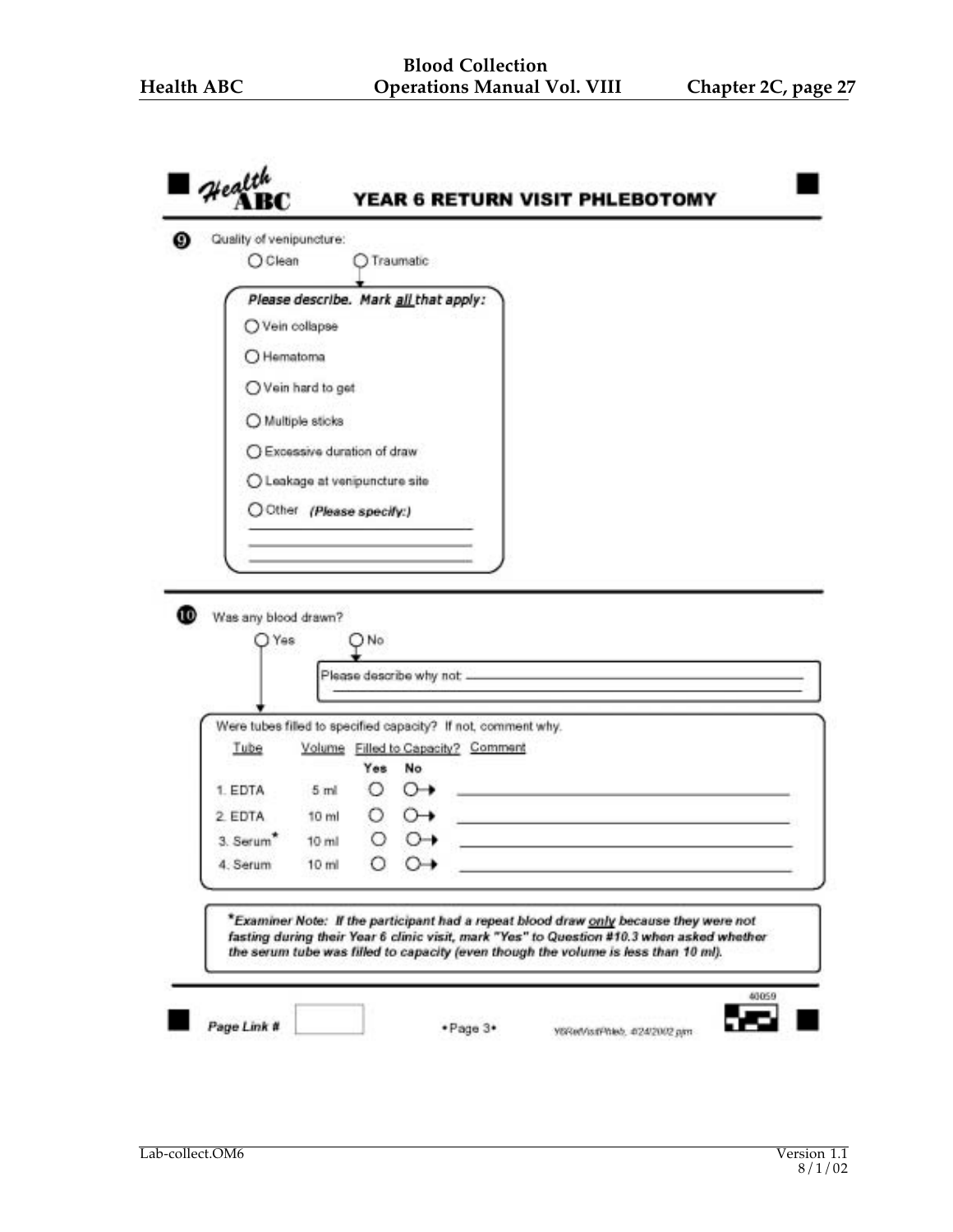| Health<br>Ш | HABC Enrollment ID #                      | Acrostic |                                       |  | Date Scan Completed |    |      | Staff ID # |                |  |  |
|-------------|-------------------------------------------|----------|---------------------------------------|--|---------------------|----|------|------------|----------------|--|--|
| \BC         |                                           |          |                                       |  |                     | 2  | 0    | 0          |                |  |  |
|             |                                           |          | Month                                 |  | Day                 |    | Year |            |                |  |  |
|             | YEAR 6 RETURN VISIT LABORATORY PROCESSING |          |                                       |  |                     |    |      |            |                |  |  |
|             |                                           |          |                                       |  |                     |    |      |            | Bar Code Label |  |  |
|             |                                           |          |                                       |  |                     |    |      |            |                |  |  |
|             |                                           |          |                                       |  |                     | am |      |            |                |  |  |
|             | Time at start of processing:              |          | $\scriptstyle\rm{m}$<br>$\frac{1}{2}$ |  | $Q$ pm              |    |      |            |                |  |  |
|             |                                           |          |                                       |  |                     |    |      |            |                |  |  |
|             |                                           |          |                                       |  |                     |    |      |            |                |  |  |
|             |                                           |          |                                       |  |                     |    |      |            |                |  |  |

| Collection Tubes | Cryo #         | Vol. | Type  | To | Fill in<br>Bubble | Problems       | Not<br>Filled |
|------------------|----------------|------|-------|----|-------------------|----------------|---------------|
| #2 EDTA plasma   | O1             | 1.0  | W/1.5 | L  | Ο                 | OP OB<br>Он    | O             |
|                  | 02             | 1.0  | W/1.5 | м  | σ                 | ОН<br>OP OB    | O             |
|                  | Ů3             | 1.0  | W/1.5 | м  | O                 | ОН<br>OP OB    | O             |
|                  | 04             | 0.5  | W/0.5 | м  | O                 | OH<br>OP OB    | O             |
| #2 buffy         | 05             | var  | C/1.5 | м  | O                 | OP OB<br>ОН    | Ο             |
| #3,4 serum       | $06$ $\bullet$ | 0.5  | R/0.5 | L  | O                 | OP OB<br>ОН    | О             |
|                  | O7             | 1.0  | R/1.5 | M  | O                 | ОН ОР ОВ       | О             |
|                  | Ü8             | 1.0  | R/1.5 | м  | O                 | OP OB<br>ОН    | O             |
|                  | 09             | 1.0  | R/1.5 | м  | O                 | ОН ОР ОВ       | O             |
|                  | 10             | 1.0  | R/1.5 | м  | O                 | OP<br>ОН<br>OB | Ο             |
|                  | 11             | 1.0  | R/1.5 | м  | O                 | Он<br>OP OB    | O             |
|                  | 12             | 1.0  | R/1.5 | м  | O                 | ОН<br>OP OB    | Ο             |
|                  | 13             | 1.0  | R/1.5 | м  | О                 | OP OB<br>ОН    | Ο             |

\*Examiner Note: If the participant had a repeat blood draw only because they were not fasting during their Year 6 clinic visit, only fill cryovial #06.